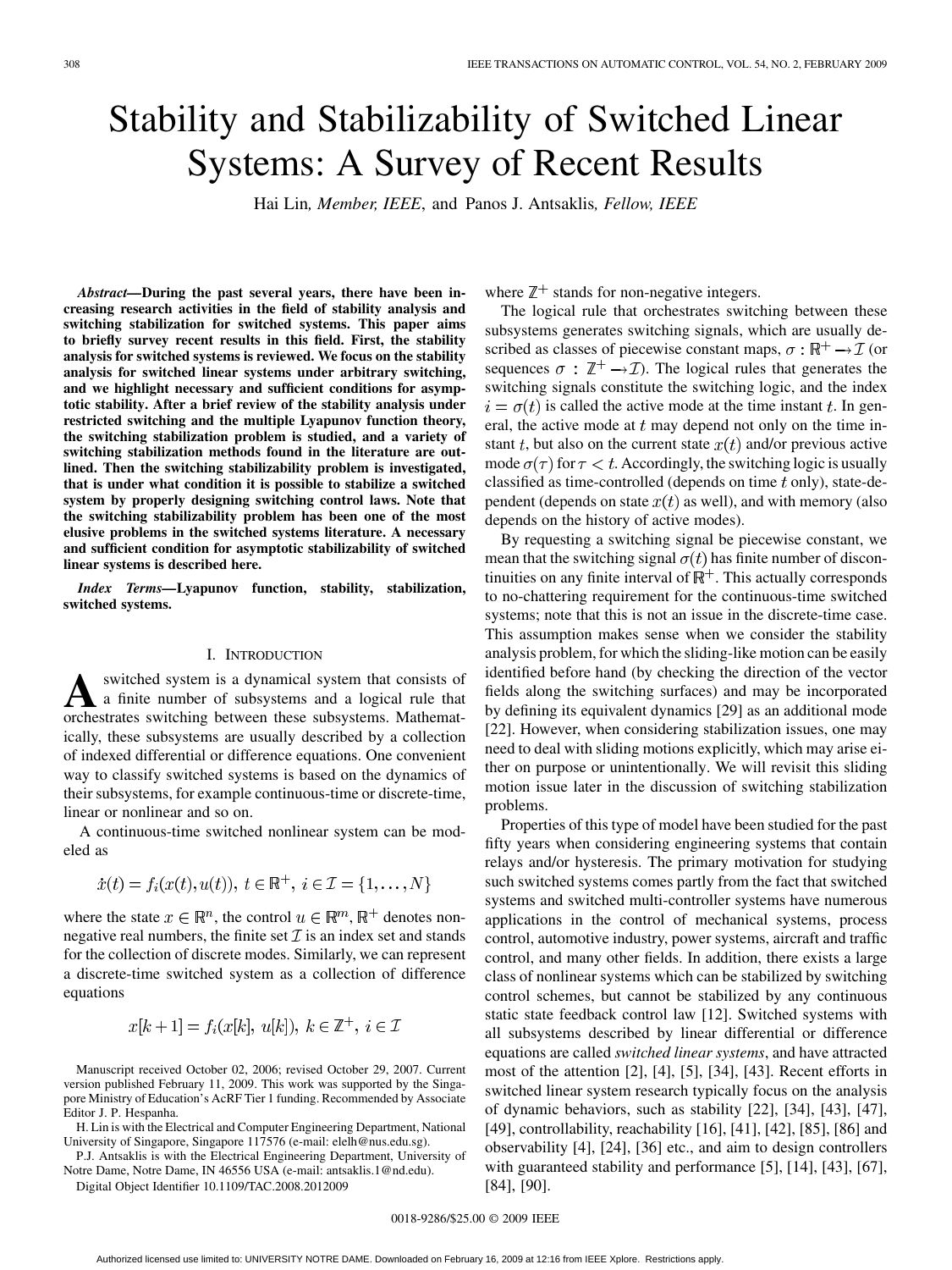In this paper, we will focus on stability issues for autonomous switched linear systems, i.e., without continuous-variable control input  $u$ . In particular, we are interested in switched linear systems, the subsystems of which are continuous-time linear time-invariant (LTI) systems

$$
\dot{x}(t) = A_i x(t), \ t \in \mathbb{R}^+, \ i \in \mathcal{I}
$$
 (1)

or a collection of discrete-time LTI systems

$$
x[k+1] = A_i x[k], \ k \in \mathbb{Z}^+, \ i \in \mathcal{I}
$$
 (2)

where the state  $x \in \mathbb{R}^n$  and  $A_i \in \mathbb{R}^{n \times n}$  for all  $i \in \mathcal{I}$ .

Note that the origin  $x_e = 0$  is an equilibrium (maybe unstable) for the systems described in (1) and (2). Our main concern here is to understand the conditions that can guarantee the stability of the switched linear system.

The stability issues of such switched systems include several interesting phenomena. For example, even when all the subsystems are exponentially stable, the switched systems may have divergent trajectories for certain switching signals [22], [48]. Another remarkable fact is that one may carefully switch between unstable subsystems to make the switched system exponentially stable [22], [48]. As these examples suggest, the stability of switched systems depends not only on the dynamics of each subsystem but also on the properties of switching signals. Therefore, the stability study of switched systems can be roughly divided into two kinds of problems. One is the stability analysis of switched systems under given switching signals (maybe arbitrary, slow switching etc.); the other is the synthesis of stabilizing switching signals for a given collection of dynamical systems.

In the current paper, we will briefly overview some recent results on the stability and stabilizability of switched systems from these two aspects. First, stability analysis results for switched systems are reviewed. In particular, we focus on the stability analysis for switched linear systems under arbitrary switching in Section II, and we highlight necessary and sufficient conditions for asymptotic stability. Since there exist excellent reviews on the stability under restricted switching (like dwell time and average dwell time [34], [48]), multiple Lyapunov functions [22], [61] and piecewise quadratic Lyapunov functions [22], we will review these topics very briefly in Section III. In Section IV, the switching stabilization problem is studied, where a recent a necessary and sufficient condition for the switching stabilizability of a switched linear system is highlighted.

The stability issues of switched systems, especially switched linear systems, have drawn a lot of attentions in the recent decade. There have been several excellent survey papers on the stability of switched systems; see for example the survey papers [22], [34], [49], [61], the recent books [43], [47] and the references cited therein. Since their publications, however, this field has seen a large amount of activities and new results, and this paper aims to briefly report and survey these recent results and new discoveries in this field. The authors hope that the current paper provides useful additional results and represents a meaningful complementary resource to previous survey papers [22], [34], [49], [61].

## II. STABILITY ANALYSIS UNDER ARBITRARY SWITCHING

For the stability analysis problem, the first question is whether the switched system is stable when there is no restriction on the switching signals. This problem is usually called stability analysis under arbitrary switching. For this problem, it is necessary to require that all the subsystems are asymptotically stable. However, even when all the subsystems of a switched system are exponentially stable, it is still possible to construct a divergent trajectory from any initial state for such a switched system. Therefore, in general, the above subsystems' stability assumption is not sufficient to assure stability for the switched systems under arbitrary switching, except for some special cases, such as  $A_i$  being pairwise commutative ( $A_i A_j = A_j A_i$  for all  $i, j \in \mathcal{I}$ ) [65], [96],  $A_i$  symmetric  $(A_i = A_i^T$  for all i) [97], or  $A_i$  normal  $(A_i A_i^T = A_i^T A_i$  for all i) [99]. On the other hand, if there exists a common Lyapunov function for all the subsystems, then the stability of the switched system is guaranteed under arbitrary switching. This provides us with a possible way to solve this problem, and a lot of efforts have been focused on the common quadratic Lyapunov functions.

#### *A. Common Quadratic Lyapunov Functions*

The existence of a common quadratic Lyapunov function (CQLF) for all its subsystems assures the quadratic stability of the switched system. Quadratic stability is a special class of exponential stability, which implies asymptotic stability, and has attracted a lot of research efforts due to its importance in practice. It is known that the conditions for the existence of a CQLF can be expressed as linear matrix inequalities (LMIs) [10]. Namely, there exists a positive definite symmetric matrix  $P, P \in \mathbb{R}^{n \times n}$ , such that

$$
PA_i + A_i^T P < 0, \,\forall i \in \mathcal{I} \tag{3}
$$

for the continuous-time case, or

$$
A_i^T P A_i - P < 0, \ \forall i \in \mathcal{I} \tag{4}
$$

for the discrete-time case, hold simultaneously. However, the standard interior point methods for LMIs may become ineffective as the number of modes increases. In [50], an interactive gradient decent algorithm was proposed, which could converge to the CQLF in finite number of steps. In addition, the authors showed that the convergence rate could be improved by introducing some randomness; here the convergence is in the sense of probability one.

While numerical methods to solve these LMIs for a finite number of stable LTI systems have existed for some time, determining algebraic conditions (on the subsystems' state matrices) for the existence of a CQLF remains a challenging task. Since these kind of conditions should be easier to verify, and, more importantly, may give us valuable insights in the stability problem of an arbitrary switching system, there have been various attempts to derive algebraic conditions for the existence of a CQLF [47], [48, ch.2].

In [79], [81], Shorten and Narendra considered a second-order switched LTI systems with two modes; they proposed a necessary and sufficient condition for the existence of a common quadratic Lyapunov function. The results in [79],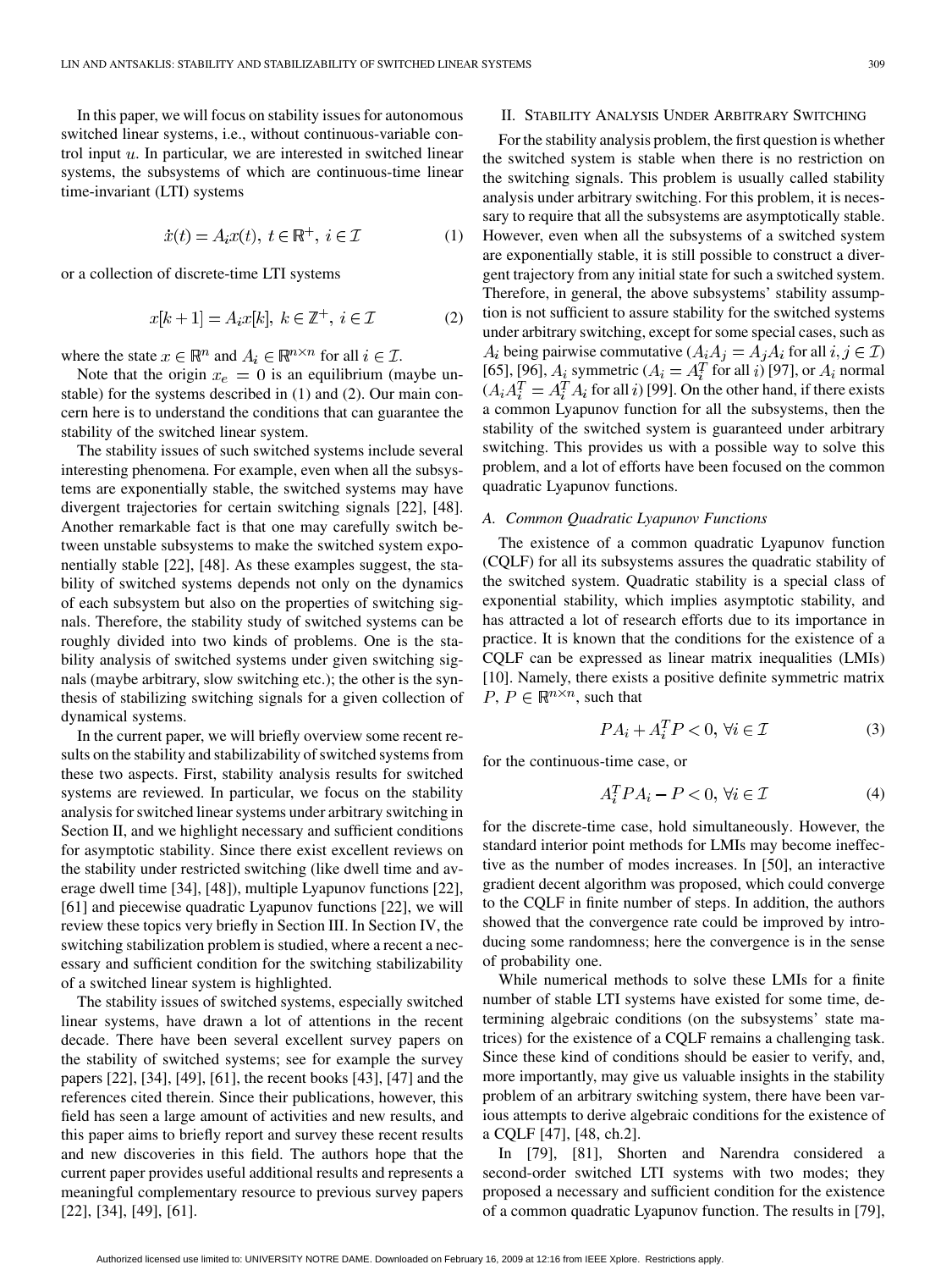[81] were based on the stability of the matrix pencil formed by the pair of subsystems' state matrices. Given two matrices  $A_1$ and  $A_2$ , the matrix pencil  $\gamma_\alpha(A_1, A_2)$  is defined as the one-parameter family of matrices  $\gamma_{\alpha}(A_1, A_2) = \alpha A_1 + (1 - \alpha) A_2$ ,  $\alpha \in [0, 1]$ . The matrix pencil  $\gamma_{\alpha}(A_1, A_2)$  is said to be Hurwitz if its eigenvalues are in the open left half plane for all  $0 \le \alpha \le 1$ . Formally, the results for the pair of second order LTI systems in [79]–[81] can be summarized by the following theorem.

*Theorem 1:* [79]–[81] Let  $A_1$ ,  $A_2$  be two Hurwitz matrices in  $\mathbb{R}^{2\times 2}$ . The following conditions are equivalent:

- 1) there exist a CQLF for (1) with  $A_1$ ,  $A_2$  as the two subsystems;
- 2) the matrix pencils  $\gamma_{\alpha}(A_1, A_2)$  and  $\gamma_{\alpha}(A_1, A_2^{-1})$  are Hurwitz;
- 3) the matrices  $A_1 A_2$  and  $A_1 A_2^{-1}$  do not have any negative real eigenvalues.

To generalize the above algebraic condition to higher dimensional systems turns out to be difficult. In [44], necessary and sufficient algebraic conditions were derived for the non-existence of a CQLF for an arbitrary switching systems composed of a pair of third-order LTI systems. For a pair of n-th order LTI systems, a necessary condition for the existence of a CQLF was derived in [78], [81].

*Theorem 2:* [78], [81] Let  $A_1$ ,  $A_2$  be two Hurwitz matrices in  $\mathbb{R}^{n \times n}$ . A necessary condition for the existence of a CQLF is that the matrix products  $A_1[\alpha A_1 + (1-\alpha)A_2]$  and  $A_1[\alpha A_1 +$  $(1 - \alpha)A_2$ <sup>-1</sup> do not have any negative real eigenvalues for all  $0 \leq \alpha \leq 1$ .

As a special case, consider a switched LTI system consisting of two matrices differing by rank one, and the following necessary and sufficient condition for the existence of a CQLF was obtained in [78].

*Theorem 3:* [78] Let  $A_1$ ,  $A_2$  be two Hurwitz matrices in  $\mathbb{R}^{n \times n}$  with  $rank(A_2 - A_1) = 1$ . A necessary and sufficient condition for the existence of a CQLF for the switched system (1) with  $A_1$ ,  $A_2$  as the two subsystems is that the matrix product  $A_1A_2$  does not have any negative real eigenvalues. Equivalently, the matrix  $A_1 + \gamma A_2$  is non-singular for all  $\gamma \in [0, +\infty)$ .

So far, our discussion on the existence of a CQLF has been restricted to switched LTI systems consisting of only two modes. However, in general, a switched system may contain more than two subsystems. Obviously, a necessary condition for the existence of a CQLF for a switched systems is that every pair of its subsystems share a CQLF. Actually, the existence of a CQLF for every pair of subsystems may also imply the existence of a CQLF for the switched system in certain special cases, e.g., second order positive systems [32]. Unfortunately, this does not hold in general. The existence of a CQLF for a finite number of second order LTI systems was investigated in [80], and it is interesting to observe that a necessary and sufficient condition for the existence of a CQLF is that a CQLF exists for every 3-tuple of systems. Formally,

*Theorem 4:* Let  $A_1, A_2, \ldots, A_N$  be a finite number of Hurwitz matrices in  $\mathbb{R}^{2\times 2}$  with  $a_{21i} \neq 0$  for all i. A necessary and sufficient condition for the existence of a CQLF is that a CQLF exists for every 3-tuple of systems  $\{A_i, A_j, A_k\}, i \neq j \neq k$ , for all  $i, j, k \in \{1, ..., N\}$ .

Recently, in [45], A tensor condition was introduced as a necessary condition for the existence of a CQLF for the general case, i.e., a switched system consisting of a finite number of n-th order LTI systems. Interestingly, the tensor condition was shown to be necessary and sufficient when the switched system only contains a pair of subsystems. However, for general cases of higher order and more than two modes, necessary and sufficient conditions for the existence of a CQLF for a switched LTI systems are still lacking and this remains an open problem.

Alternatively, Liberzon *et al.* proposed a Lie algebraic condition in [48] for switched LTI systems, which is based on the solvability of the Lie algebra generated by the subsystems' state matrices. It was shown that if the Lie algebra generated by the set of state matrices  $A_i$  is solvable, then there exists a CQLF, and the switched linear system is stable under arbitrary switching. The Lie algebraic condition was also extended to switched nonlinear systems [1], [48] to obtain local stability results based on Lyapunov's first method. Most recently, global stability properties for switched nonlinear systems were studied in [60], and a Lie algebraic global stability criterion was derived based on Lie brackets of the nonlinear vector fields. Interested readers may refer to [47], [48], [58] for further details on the Lie algebraic conditions.

## *B. Switched Quadratic Lyapunov Functions*

It is worth pointing out that the existence of a CQLF is only sufficient for the stability of arbitrary switching systems. There are examples [47] (Chapter 2) of systems that do not have a CQLF, but are exponentially stable under arbitrary switching. In general, the existence of a CQLF is only sufficient for the asymptotic stability of switched linear systems under arbitrary switching signals, and could be rather conservative.

Due to the conservatism of CQLFs, some attentions have been paid to a less conservative class of Lyapunov functions, called switched quadratic Lyapunov functions [19], [25]. Basically, since every subsystem is stable, there exists a positive definite symmetric matrix  $P_i$  that solves the Lyapunov equation for each *i*-th subsystem ( $i \in \mathcal{I}$ ). Next, these matrices  $P_i$  are patched together based on the switching signals  $\sigma(t)$  to construct a global Lyapunov function as

$$
V(t, x(t)) = xT(t)P\sigma(t)x(t).
$$
 (5)

Then, the stability checking for the arbitrary switched linear systems can be performed by solving certain linear matrix inequalities (LMIs) [10]. To illustrate the main idea, we outline a result from [25] as follows.

*Theorem 5:* If there exist positive definite symmetric matrices  $P_i \in \mathbb{R}^{n \times n}$   $(P_i = P_i^T)$  and matrices  $F_i, G_i \in \mathbb{R}^{n \times n}$   $(i \in \mathcal{I}),$ satisfying

$$
\begin{bmatrix} A_i F_i^T + F_i A_i^T - P_i & A_i G_i - F_i \\ G_i^T A_i^T - F_i^T & P_j - G_i - G_i^T \end{bmatrix} < 0
$$
 (6)

for all  $i, j \in \mathcal{I}$ , then the switched linear system (2) is asymptotically stable.  $\Box$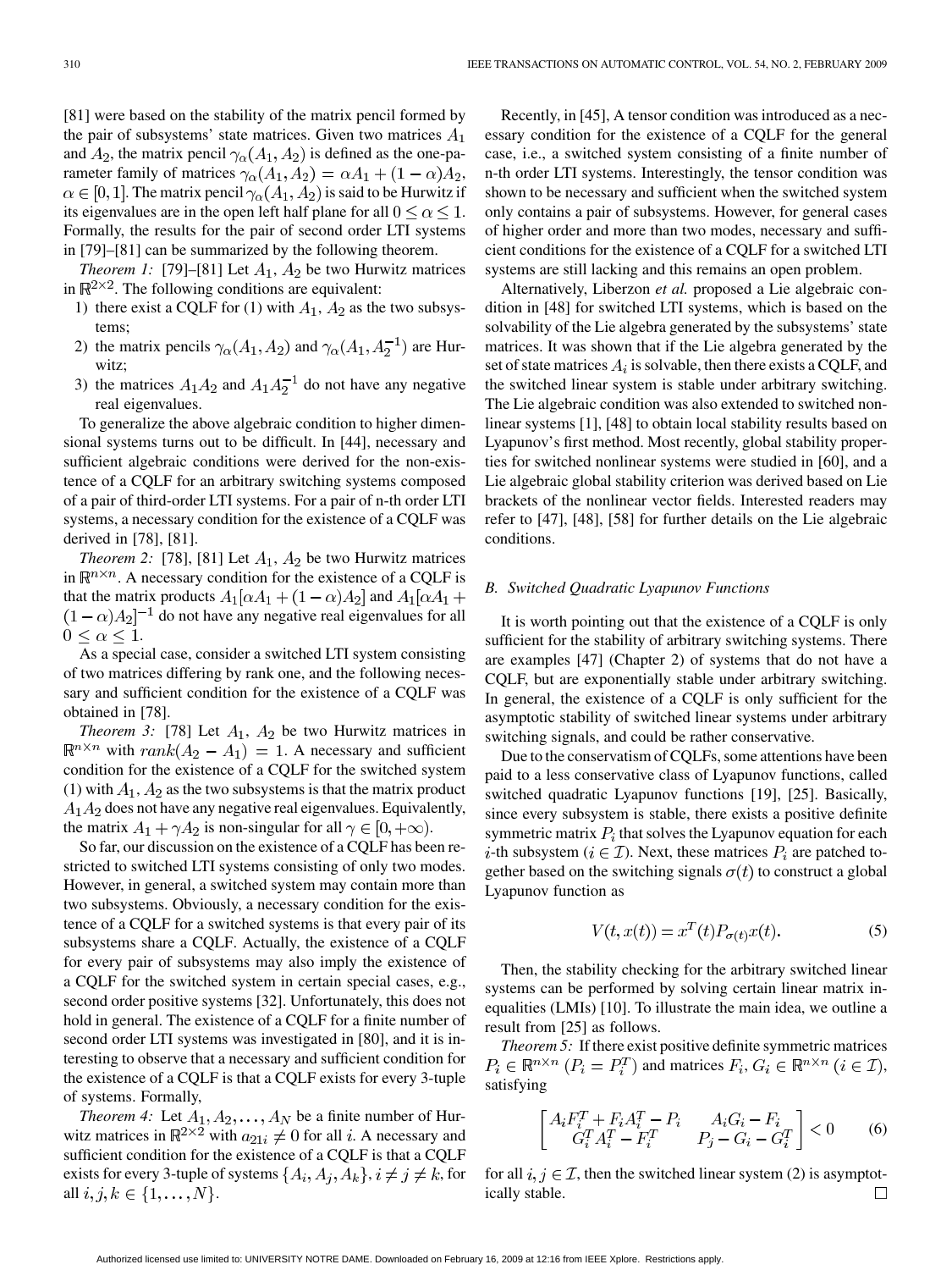With some pre-selections for the auxiliary matrices  $F_i$  and  $G_i$ , the LMI (6) in Theorem 5 can be replaced either by

$$
\begin{bmatrix} P_i & A_i^T P_j \\ P_j A_i & P_j \end{bmatrix} > 0,
$$
\n(7)

or [19] by

$$
\begin{bmatrix} -P_i & A_i G_i \\ G_i^T A_i^T & P_j - G_i - G_i^T \end{bmatrix} < 0. \tag{8}
$$

It is clear that when  $P_i = P_j$  for all  $i, j \in \mathcal{I}$ , the switched quadratic Lyapunov function becomes the CQLF. Therefore, the stability criteria based on the switched quadratic Lyapunov function generalizes the CQLF approach and usually gives us less conservative results. However, it is worth pointing out that the switched quadratic Lyapunov function method is still a sufficient only condition.

### *C. Necessary and Sufficient Stability Conditions*

In the sequel, we will provide some necessary and sufficient conditions for the asymptotic stability of switched linear systems under arbitrary switching signals [51]. This is a relatively new result, which provides a solution for this long standing problem. It shows that the asymptotic stability problem for switched linear systems with arbitrary switching is equivalent to the robust asymptotic stability problem for polytopic uncertain linear time-variant systems, for which several strong stability conditions exist.

Let us first recall a robust stability result for linear timevariant systems with polytopic uncertainty

$$
x[k+1] = A(k)x[k] \tag{9}
$$

where  $A(k) \in \mathcal{A} \triangleq \text{Conv} \{ A_1, A_2, \ldots, A_N \}.$  Here, Conv $\{\cdot\}$ stands for convex combination. In other words, the state matrix  $A(k)$  of the above linear time-variant system (9) is constructed by a convex combinations (with time-variant coefficients) of all the subsystems' state matrices of the switched linear system (2).

*Lemma 1:* [3] The linear time-variant system (9) is robustly<sup>1</sup> asymptotically stable *if and only if* there exists a finite integer such that

$$
||A_{i_1}A_{i_2}\cdots A_{i_n}||<1
$$

for all **n**-tuple  $A_{i_j} \in \{A_1, A_2, \ldots, A_N\}$ , where  $j = 1, \ldots, n$ .

Here the norm  $\|\cdot\|$  stands for the  $\infty$  norm of a matrix [3]. Based on the above lemma, a necessary and sufficient condition for the asymptotic stability of switched linear systems (2) can be expressed by the following theorem [52].

*Theorem 6:* A switched linear system  $x[k+1] = A_{\sigma(k)}x[k]$ , where  $A_{\sigma(k)} \in \{A_1, A_2, \ldots, A_N\}$ , is asymptotically stable under arbitrary switching *if and only if* there exists a finite integer **n** such that

$$
||A_{i_1}A_{i_2}\cdots A_{i_n}|| < 1
$$

<sup>1</sup>Here the robustness is with respect to the parametric uncertainties.

for all **n**-tuple  $A_{i_j} \in \{A_1, A_2, \ldots, A_N\}$ , where  $j = 1, \ldots, n$ .

The sufficiency of the above condition is implied by Lemma 1, and the necessity can be shown by contradiction [52]. Notice that this condition coincides with the necessary and sufficient condition for the robust asymptotic stability for polytopic uncertain linear time-variant systems (9). Therefore, we derive the following equivalence relationship between these two problems. *Proposition 1:* The following statements are equivalent:

- 1) The switched linear system  $x[k+1] = A_{\sigma(k)}x[k]$  where  $A_{\sigma(k)} \in \{A_1, A_2, \ldots, A_N\}$ , is asymptotically stable under arbitrary switching;
- 2) the linear time-variant system  $x[k+1] = A(k)x[k]$ , where  $A(k) \in \mathcal{A} \triangleq \text{Conv} \{ A_1, A_2, \ldots, A_N \},$  is robustly asymptotically stable;
- 3) there exists a finite integer  $n$  such that

$$
||A_{i_1}A_{i_2}\cdots A_{i_n}|| < 1
$$

for all **n**-tuple  $A_{i_j} \in \{A_1, A_2, \ldots, A_N\}$ , where  $j=1,\ldots,n.$  $\Box$ 

It is quite interesting that the study of robust stability of a polytopic uncertain linear time-variant system, which has infinite number of possible dynamics (modes), is equivalent to considering only a finite number of its vertex dynamics in an arbitrary switching system. Note that this is not a surprising result since this fact has already been implied by the finite vertex stability criteria for robust stability in the literature, e.g., [7], [63]. By explicitly exploring this equivalence relationship, we may obtain some "new" stability criteria for switched linear systems using the existing robust stability results [7], [63]. For example,

*Theorem 7:* The switched linear system  $x[k+1] = A_{\sigma(k)}x[k]$ where  $A_{\sigma(t)} \in \{A_1, A_2, \ldots, A_N\}$ , is asymptotically stable under arbitrary switching if and only if there exists an integer and  $L \in \mathbb{R}^{n \times m}$ ,  $rank(L) = n$  such that for all  $A_i$ , , there exists  $A_i \in \mathbb{R}^{m \times m}$  with the following properties: 1)  $A_i^T L = L \overline{A}_i^T$ ,

2) each column of  $\overline{A}_i$  has no more than n nonzero elements and

$$
||\bar{A}_i||_{\infty} = \max_{1 \le k \le m} \sum_{l=1}^m |\hat{a}_{kl}| < 1.
$$

 $\Box$ 

Following similar arguments, the above equivalence also holds for the continuous-time case. In particular, we may derive a necessary and sufficient algebraic condition for arbitrary switching linear system based on results from [63] for uniform asymptotic stability of differential and difference inclusions, namely,

*Theorem 8:* The following statements are equivalent:

1) The switched linear system

$$
\dot{x}(t) = A_{\sigma(t)}x(t)
$$

where  $A_{\sigma(t)} \in \{A_1, A_2, \ldots, A_N\}$ , is asymptotically stable under arbitrary switching;

2) the linear time-variant system

$$
\dot{x}(t) = A(t)x(t)
$$

Authorized licensed use limited to: UNIVERSITY NOTRE DAME. Downloaded on February 16, 2009 at 12:16 from IEEE Xplore. Restrictions apply.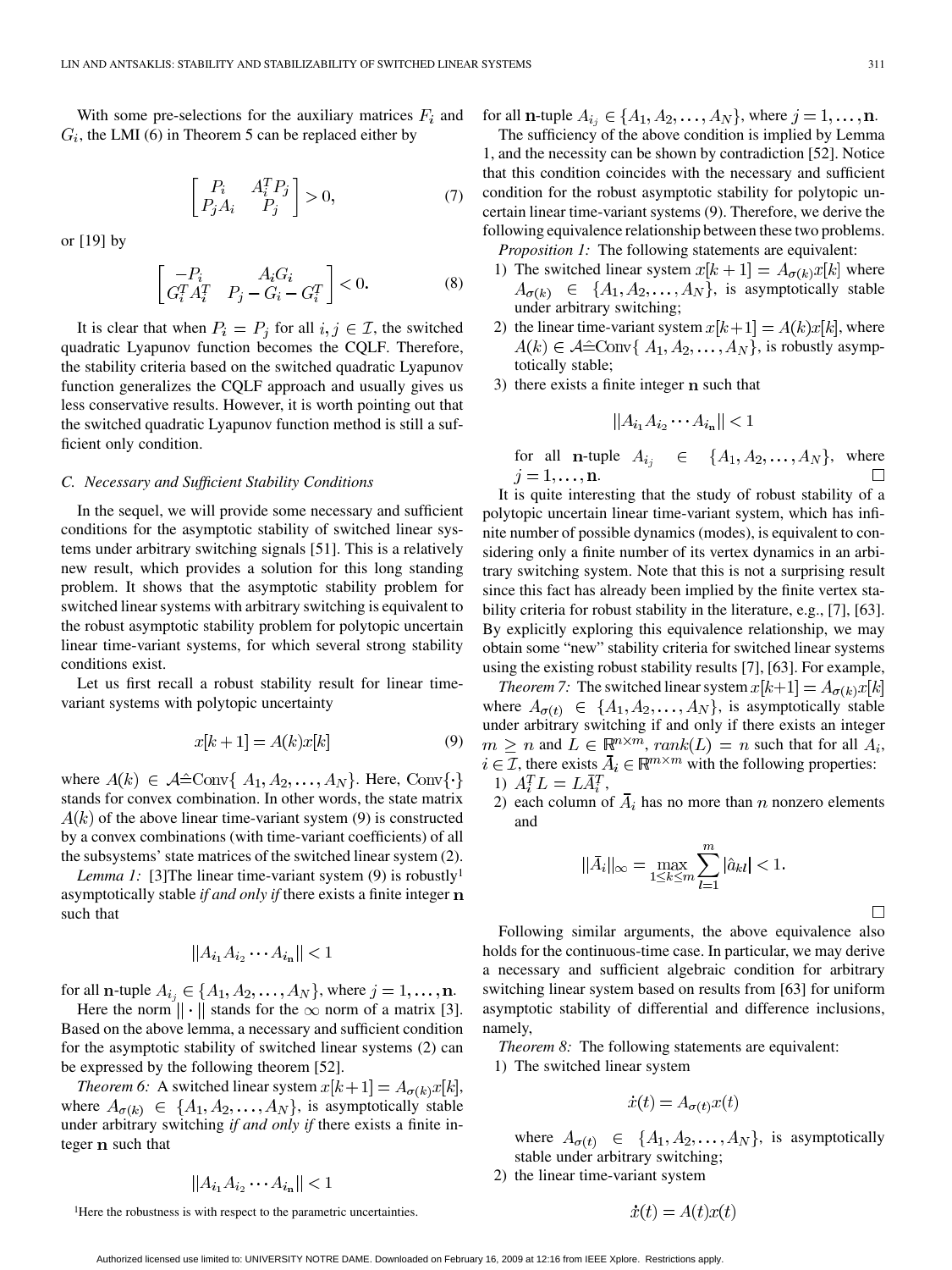where  $A(t) \in A \triangleq \text{Conv} \{ A_1, A_2, \ldots, A_N \}$ , is robustly asymptotically stable;

3) there exist a full column rank matrix  $L \in \mathbb{R}^{m \times n}$ ,  $m \ge n$ , and a family of matrices  $\{\bar{A}_i \in \mathbb{R}^{m \times n} : i \in \mathcal{I}\}\$  with strictly negative row dominating diagonal, i.e., for each  $\bar{A}_i$ ,  $i \in \mathcal{I}$  its elements satisfying

$$
\hat{a}_{kk} + \sum_{k \neq l} |\hat{a}_{kl}| < 0, \ k = 1, \dots, m
$$

such that the matrix relations

$$
LA_i = \bar{A}_i L
$$

 $\Box$ 

are satisfied.

It is interesting to notice that the nice property of  $\bar{A}_i$  ( $i \in \mathcal{I}$ ) implies the existence of a common quadratic Lyapunov function for the higher dimensional switched system. Unfortunately, applying the above theorem is still difficult because, in general, the numerical search for the matrix  $L$  is not simple. However, this equivalence bridges together two research fields. Therefore, existing results in the robust stability area, which has been extensively studied for over two decades, can be directly introduced to study the arbitrarily switching systems and vice versa. For example, it is known in the robust stability literature that the convergence, (global) asymptotic stability, and (global) exponential stability are all equivalent for the polytopic uncertain linear time-variant systems [7]. Hence, these stability concepts are also equivalent for switched linear systems under arbitrary switching. In the next subsection, we will present a converse Lyapunov function for arbitrary switching systems, which is known in the literature of robust stability for linear time-variant systems.

## *D. Converse Lyapunov Theorem*

In [21], a converse Lyapunov theorem was derived for the globally uniformly asymptotically stable and locally uniformly exponentially stable continuous-time switched systems with arbitrary switching signals. It was shown that such arbitrary switching system admits a common Lyapunov function.

*Theorem 9:* [21] If the switched system is globally uniformly asymptotically stable and in addition uniformly exponentially stable, the family has a common Lyapunov function.  $\Box$ 

The converse Lyapunov theorem was extended in [57] to switched nonlinear systems that are globally uniformly asymptotically stable with respect to a compact forward invariant set. These converse Lyapunov theorems justify the common Lyapunov function method being pursued. However, they also suggest that *the common Lyapunov function may not necessarily be quadratic*, although most of the available results pertain to the existence of common quadratic Lyapunov functions. Therefore, the study of non-quadratic Lyapunov function, especially polyhedral Lyapunov function, has been attracting more and more attentions.

Based on the equivalence between the asymptotic stability of arbitrary switching linear systems and the robust stability of polytopic uncertain linear time-variant systems, some well established converse Lyapunov theorems can be introduced for arbitrary switching linear systems. For example, the following results were taken from [63].

*Theorem 10:* [63]If the switched linear system (2) is exponentially stable under arbitrary switching, then it has a strictly convex, homogenous (of second order) common Lyapunov function of a quasi-quadratic form

$$
V(x) = x^T L(x) x
$$

where  $L(x) = L^T(x) = L(\tau x)$  for all nonzero  $x \in \mathbb{R}^n$  and  $\tau \in \mathbb{R}$ .  $\Box$ 

Furthermore, we may restrict our search to include only polyhedral Lyapunov functions (also known as piecewise linear Lyapunov function) [9] as the following result pointed out.

*Theorem 11:* [9], [63]If a switched linear system is asymptotically stable under arbitrary switching signals, then there exists a polyhedral Lyapunov function, which is monotonically decreasing along the switched system's trajectories.  $\Box$ 

This converse Lyapunov theorem holds for both discrete-time and continuous-time cases. Compared with previous converse Lyapunov theorems, the above result has the following advantages. First, it shows that one may focus on polyhedral Lyapunov functions without loss of generality. Second, there exist automated computational methods to calculate polyhedral Lyapunov functions. In the sequel, we will briefly review some results for calculating polyhedral Lyapunov functions.

Several methods for automated construction of a common polyhedral Lyapunov function have been proposed in the literature. Early results include [23], where the Lyapunov function construction was reduced to the design of a balanced polytope satisfying some invariance properties. An alternative approach was given by Molchanov and Pyatnitskiy in [63], where algebraic stability conditions based on weighted infinity norms were proposed. A linear programming based method for solving these conditions was given by Polański in [71]. Recently, in [94], Yfoulis and Shorten proposed a numerical approach, called raygriding, to calculate polyhedral Lyapunov functions, which was based on uniform partitions of the state-space in terms of ray directions.

Finding conditions to guarantee stability under all possible switching signals is also of practical importance. For example, multiple-controller schemes are often employed to satisfy different performance requirements. When one designs multiple controllers for a plant, a desirable property is that switching between these controllers does not cause instability. The benefit of this property is that there is no need to worry about stability when switching among controllers and one can focus on gaining better performance. Hespanha and Morse [38] showed that it is possible to guarantee such a nice property for multiple controller design in certain cases. Actually, it was shown that a CQLF exists for proper realizations for the plant and the candidate controllers when these controllers are LTI and asymptotically stabilize the LTI plant.

It is noticed that the results presented in this subsection for arbitrary switching systems have been known in the fields of absolute stability and robust stability of differential or difference inclusions. These fields have been studied for decades and contain many interesting results that can be used to study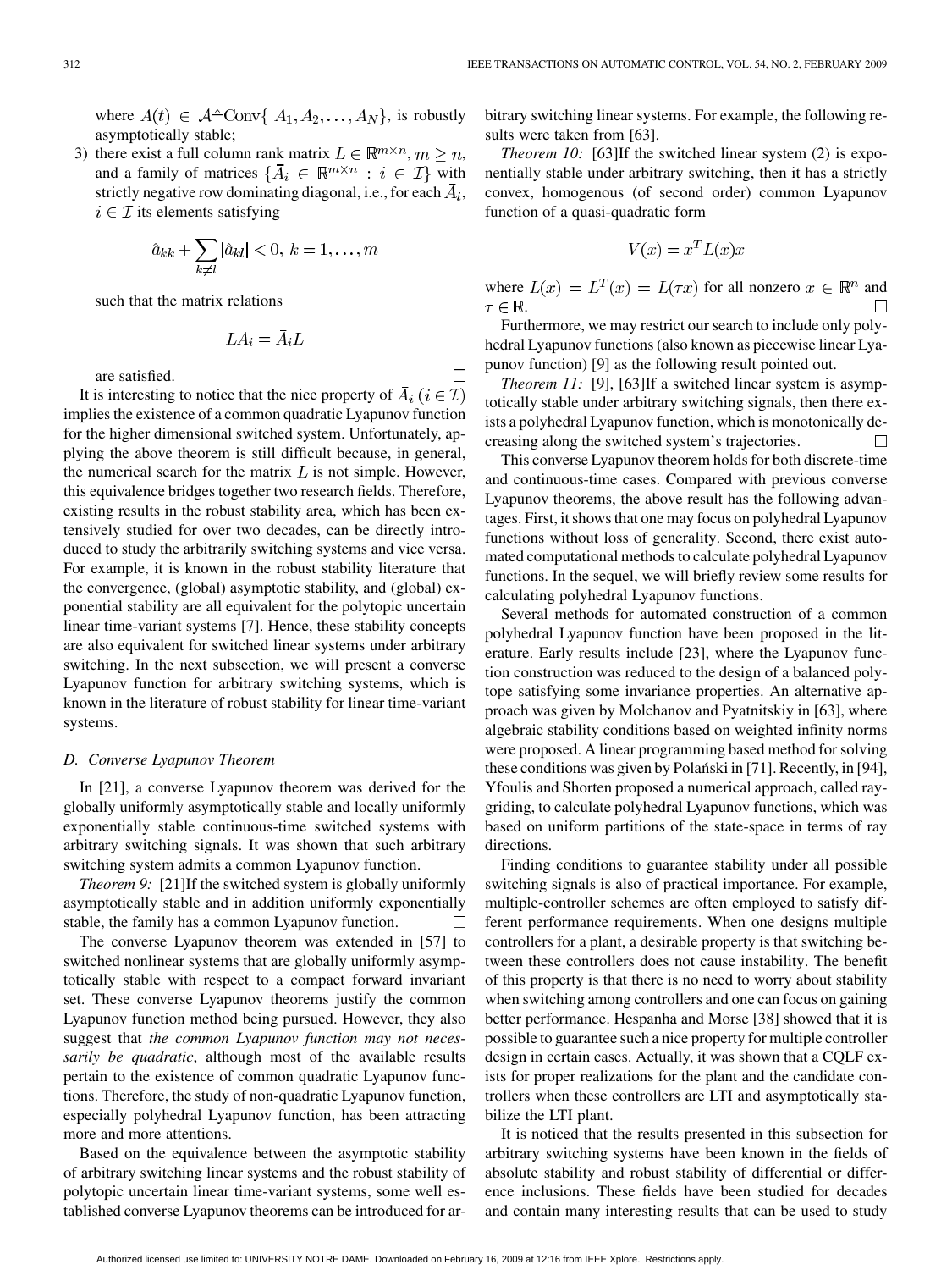arbitrary switching systems. An interesting line of research in the absolute stability literature is based on identifying the "most unstable" trajectory of a differential or difference inclusion through variational principles [58]. The basic idea is simply: if the worst case trajectory is stable, then the whole system should be stable as well. Interested readers may refer to, e.g., [39], [58]–[60], [73], for details and developments. Most recently, Teel and colleagues [13], [30] developed theoretic results on the solutions, stability properties and converse Lyapunov theorem for differential inclusions with impulsive effects, called impulsive differential inclusions, which can be seen as parallel extensions of classical results of differential and difference inclusions, see [13], [30] and the references therein.

## III. STABILITY ANALYSIS UNDER RESTRICTED SWITCHING

Switched systems, for example a closed-loop multiple controller system, may fail to preserve stability under arbitrary switching, but may be stable under restricted switching signals. Restricted switching may arise naturally from the physical constraints of the system, e.g., in the automobile gear switching, particular switching sequence/order (from first gear to the second gear etc.) must be followed. Moreover, there are cases when one may have some knowledge about possible switching logic in a switched system, e.g., partitions of the state space and their induced switching rules. This knowledge may imply restrictions on the switching signals. For example, there must exist certain bound on the time interval between two successive switchings, which may be due to the fact that the state trajectories have to spend some finite length of time in traveling from the initial set to certain guard sets, if these two sets are separated. With such kind of *a priori* knowledge about the switching signals, we can derive stronger stability results for a given hybrid system than in the arbitrary switching case where we use, by necessity, worst case arguments.

This section will study the case when the switching signals are restricted, and our problem is to study the stability of the switched systems under these restricted switching signals. With this problem solved, one could provide an answer to the question regarding what restrictions should be put on the switching signals in order to guarantee the stability of switched systems. The restrictions on switching signals may be either time domain restrictions (e.g., dwell-time, average dwell-time switching signals that will be defined below) or state space restrictions (e.g., abstractions from partitions of the state space). Notice that the distinction between time-controlled switching signals (trajectory independent) and trajectory dependent switching signals is significant. In [35], Hespanha showed that when the class of switching signals is time-controlled, i.e., trajectory independent, uniform asymptotic stability of switched linear systems is equivalent to exponential stability. However, this equivalence does not hold for trajectory dependent switching signals. A counter example is given in [35].

## *A. Slow Switching*

By studying the example in [22], [49] where divergent trajectories are generated through switching between two stable systems, one may notice that the unboundedness is caused by the failure to absorb the energy increase caused by the switching. In addition, when there is an unstable subsystem (e.g., controller failure or sensor fault), if one either stays too long at or switches too frequently to the unstable subsystem, the stability may be lost. Therefore, a natural question is what if we restrict the switching signal to some constrained subclasses. Intuitively, if one stays at stable subsystems long enough and switches less frequently, i.e., slow switching, one may trade off the energy increase caused by switching or unstable modes, and maintain stability. These ideas are proved to be reasonable and are captured by concepts like dwell time and average dwell time switching proposed by Morse and Hespanha; see for example [35], [37], [95].

*Definition 1:* A positive constant  $\tau_d \in \mathbb{R}$  is called the dwell time of a switching signal if the time interval between any two consecutive switchings is no smaller than  $\tau_d$ .  $\Box$ 

It can be shown that it is always possible to maintain stability when all the subsystems are stable and switching is slow enough, in the sense that  $\tau_d$  is sufficiently large [64]. Actually, it really does not matter if one occasionally have a smaller dwell time between switching, provided this does not occur too frequently. This concept is captured by the concept of "average dwell-time" in [37].

*Definition 2:* A positive constant  $\tau_a$  is called the average dwell time for a switching signal  $\sigma(t)$  if

$$
N_{\sigma}(t,\tau) \leq N_0 + \frac{t-\tau}{\tau_a}
$$

holds for all  $t \geq \tau \geq 0$  and some scalar  $N_0 \geq 0$ , where  $N_{\sigma}(t,\tau)$  denotes the number of mode switches of a given switching signal  $\sigma$  over the interval  $(\tau, t)$ .  $\Box$ 

Here the constant  $\tau_a$  is called the *average dwell time* and  $N_0$ the *chatter bound*. The reason for a switching signal that satisfies

$$
N_{\sigma}(t,\tau) \leq N_0 + \frac{t-\tau}{\tau_a}
$$

is considered having an average dwell time no less than  $\tau_a$  is because

$$
N_{\sigma}(t,\tau) \le N_0 + \frac{t-\tau}{\tau_a} \Leftrightarrow \frac{t-\tau}{N_{\sigma}(t,\tau) - N_0} \ge \tau_a
$$

which means that on average the 'dwell time' between any two consecutive switchings is no smaller than  $\tau_a$ . It was shown in [37] that if all the subsystems are exponentially stable then the switched system remains exponentially stable provided that the average dwell time is sufficiently large.

*Theorem 12:* [37]Assume that all subsystems in a switched linear system are exponentially stable. There exists a scalar  $\tau_a^* > 0$  such that the switched system is exponentially stable if the average dwell time is larger than  $\tau_a^*$ .  $\Box$ 

It is clear that switching signals with bounded (fixed) dwell time also have bounded average dwell time by definition. Therefore, the average dwell time scheme characterizes a larger class of stable switching signals than (fixed) dwell time scheme. Interested readers may refer to [34], [35] for further details and a recent review on this topic.

The stability results for slow switching can be extended to the discrete-time switched systems, where the dwell time  $\tau_d$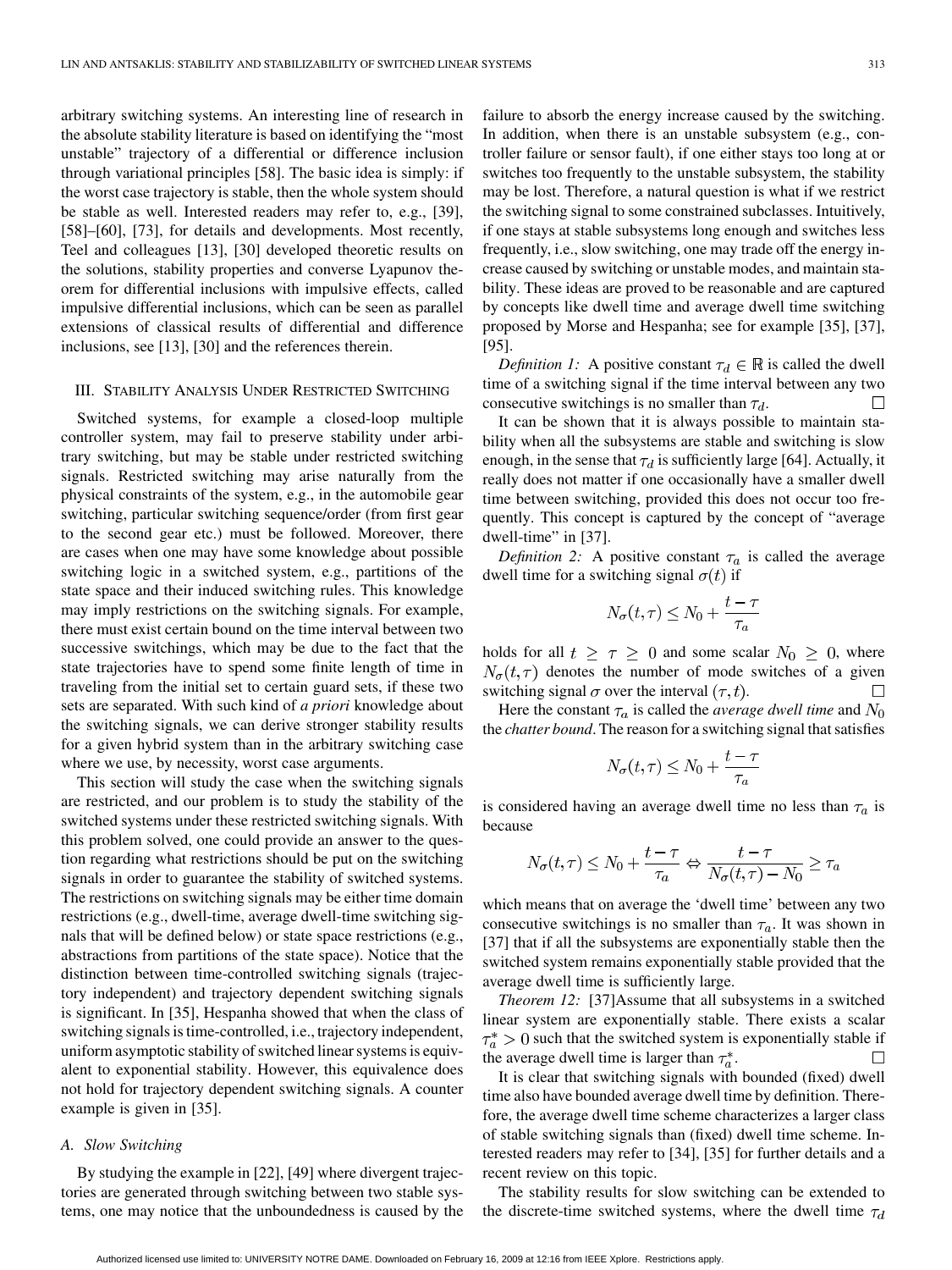or average dwell time  $\tau_a$  is counted as the number of sampling periods [96], and similar results can be developed. In addition, it is possible to extend the discrete-time results to the case where both stable and unstable subsystems coexist. When one considers unstable dynamics, slow switching (i.e., long enough dwell or average dwell time) is not sufficient for stability; it is also required to make sure that the switched system does not spend too much time in the unstable subsystems. The reason to consider unstable subsystems in switched systems is because there are cases where switching to unstable subsystems becomes unavoidable; such is the case, e.g., when a failure occurs or there are packet dropouts in communication. It is interesting to identify conditions under which the stability of the switched systems is still preserved [55], [95], [96].

Although the dwell-time and average dwell time mainly characterize the time-controlled switching signals, the slow switching idea can be generalized to hybrid systems or state-controlled switching signals. In [62], the authors studied the stability analysis problem for a given hybrid automaton (called structured hybrid automaton [62]) via abstracting it into a 'similar' switched system. The similarity is in the sense of preserving the average dwell time property. Actually, the authors developed abstraction schemes to guarantee that the derived switched system has no greater average dwell time than the original hybrid automaton. Under the assumption that all the subsystems are stable, the stability of the abstracted switched systems then implies the original hybrid automaton's stability. In the next subsection, we will explicitly characterize the conditions on the state dependent switching signals and give conditions for the global stability of the switched linear systems.

### *B. Multiple Lyapunov Functions*

The stability analysis with constrained switching has been usually pursued in the framework of multiple Lyapunov functions (MLF). The basic idea is that multiple Lyapunov or Lyapunov-like functions, which may correspond to each single subsystem or certain region in the state space, are concatenated together to produce a non-traditional Lyapunov function. The non-traditionality is in the sense that the MLF may not be monotonically decreasing along the state trajectories, may have discontinuities and be piecewise differentiable. The reason for considering non-traditional Lyapunov functions is that traditional Lyapunov functions may not exist for switched systems with restricted switching signals. For such cases, one may still construct a collection of Lyapunov-like functions, which only require non-positive Lie-derivatives for certain subsystems in certain regions of the state space, instead of being negative globally. Since, the MLF theory is perhaps the most well studied area in the switched system literature and there already exist several excellent reviews, see e.g., [22], [34], [49], [61], our discussion on this topic will be very brief.

There are several versions of MLF results in the literature. A very intuitive MLF result [22] is illustrate in Fig. 1, for which the Lyapunov-like function is decreasing when the corresponding mode is active and does not increase its value at each switching instant.

Actually, one may obtain less conservative results. For example, the switching signals may be restricted in such a



Fig. 1. The switched system is asymptotically stable if the Lyapunov-like functions' values at the switching instants form a decreasing sequence.



Fig. 2. For every subsystem, its Lyapunov-like function's value  $V_i$  at the start point of each interval exceeds the value at the start point of the next interval on which the  $i$ -th subsystem is activated, then the switched system is asymptotically stable.

way that, at every time when we exit (switch from) a certain subsystem, its corresponding Lyapunov-like function value is smaller than its value at the previous exiting time, then the switched system is asymptotically stable [11]. In other words, for each subsystem the corresponding Lyapunov-like function values at every exiting instant form a monotonically decreasing sequence. Alternatively, the decreasing tendency is captured by the Lyapunov-like function's value at the entering instant instead. This case is illustrate in Fig. 2.

Furthermore, the Lyapunov-like function may increase its value during a time interval, only if the increment is bounded by certain kind of continuous functions [93] as illustrated in Fig. 3. Interested readers may refer to the survey papers [22], [49], [61] and their references. Note that all the arguments for continuous-time hybrid/switched systems can be extended to the discrete-time case without essential differences.

# *C. Piecewise Quadratic Lyapunov Functions*

The critical challenge of applying the MLF theorems in practical switched/hybrid systems is how to construct a proper family of Lyapunov-like functions. Usually this is a hard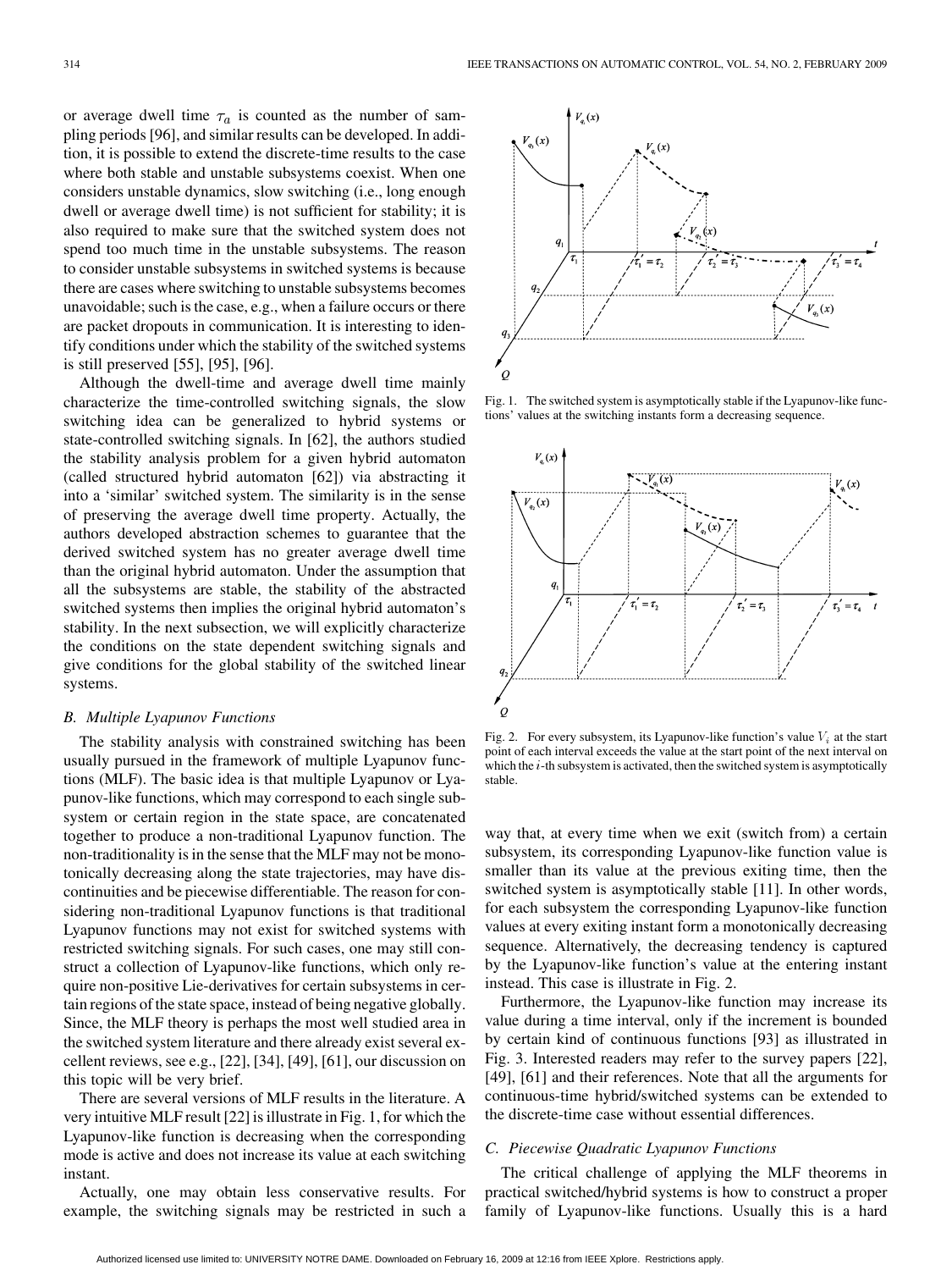

Fig. 3. The switched system can remain stable even when the Lyapunov-like function increases its value during certain period.

problem. However, if one focuses on the linear case, piecewise quadratic Lyapunov-like function could be an attractive candidate, since the stability conditions in the MLF theorems can be formulated as LMIs [43], [70], [74], for which efficient software solution packages exist.

Considering the switched LTI system (1), since we do not assume that the subsystem,  $\dot{x}(t) = A_i x(t)$ , is stable, there may not exist a quadratic Lyapunov function in a classical sense. However, it is still possible to restrict our search to certain regions of the state space, say  $\Omega_i \subset \mathbb{R}^n$ , and the abstracted energy of the  $i$ -th subsystem could be decreasing along the trajectories inside this region (there is no decreasing requirements outside  $\Omega_i$ ). Suppose that the union of all these regions  $\Omega_i$  covers the whole state space; then we obtain a cluster of Lyapunov-like functions. Broadly speaking, the problem entails searching for Lyapunov-like functions whose associated  $\Omega$ -region cover the state space [20].

Assume that the state space  $\mathbb{R}^n$  has a partition given by  $\{\Omega_1, \ldots, \Omega_N\}$ , and these regions  $\Omega_i$  are defined *a priori* as a restriction of the possible switching signals (state-dependent). In this subsection, we present conditions on LMI for the existence of quadratic Lyapunov-like functions of the form of  $V_i(x) = x^T P_i x$ , assigned to each region  $\Omega_i$ . The results in this subsection are mainly based on [69]. A Lyapunov-like function  $V_i(x) = x^T P_i x$  needs to satisfy the following two conditions [69]:

*1) Condition 1:* There exist constant scalars  $\beta_i \geq \alpha_i > 0$ such that

$$
\alpha_i ||x||^2 \le V_i(x) \le \beta_i ||x||^2
$$

hold for all  $x \in \Omega_i$ .

Consider a quadratic Lyapunov-like function candidate,  $V_i(x) = x^T P_i x$ , and require that

$$
\alpha_i x^T I x \le x^T P_i x \le \beta_i x^T I x
$$

2It is clear that the (common) quadratic Lyapunov function is a special case for the piecewise quadratic Lyapunov function by setting  $P_i = P_j$  for all i,  $j \in \mathcal{I}$ .

holds for any  $x \in \Omega_i$ . That is

$$
\begin{cases} x^T(\alpha_i I - P_i)x \le 0\\ x^T(P_i - \beta_i I)x \le 0 \end{cases}
$$

holds for all  $x \in \Omega_i$ .

*2)* Condition 2: For all  $x \in \Omega_i$  and  $x \neq 0$ ,  $V_i(x) < 0$ .

This negativeness of the Lyapunov-like function's derivative along the trajectories of a subsystem can be represented as:  $\exists P_i, (P_i = P_i^T)$  such that

$$
x^T[A_i^T P_i + P_i A_i]x < 0\tag{10}
$$

for  $x \in \Omega_i$ .

*3) Switching Condition:* In addition, based on the MLF theorem of [22], it is also required that for stability, the Lyapunovlike functions' values at switching instant are non-increasing, which can be expressed by

$$
x^T P_j x \le x^T P_i x
$$

for  $x \in \Omega_{i,j} \subseteq \Omega_i \cap \Omega_j$ . The region  $\Omega_{i,j}$  stands for the states where the trajectory passes from region  $\Omega_i$  to  $\Omega_j$ .

Note that all the above matrix inequalities are constrained in a local region, such as  $x \in \Omega_i$  or  $\Omega_{i,j}$ . A technique called  $S$ -procedure [10] can be applied to replace a constrained matrix inequality condition by a condition without constraints. To employ the S-procedure, the regions  $\Omega_i$  and  $\Omega_{i,j}$  need to be expressed or be contained in regions characterized by quadratic forms. This is always possible, and techniques to obtain less conservative quadratic forms to express hyperplanes, polyhedra or more general sets can be found in [10], [75]. For simplicity, we assume here that each region  $\Omega_i$  has a quadratic representation or approximation, that is

$$
\Omega_i = \left\{ x \mid x^T Q_i x \ge 0 \right\}
$$

and regions  $\Omega_{i,j}$  can be expressed or approximated by

$$
\Omega_{i,j} = \{x \mid x^T Q_{i,j} x \ge 0\}.
$$

Then the above matrix inequalities can be transformed into unconstrained ones based also on the  $S$ -procedure, namely

*Theorem 13:* [70]The system (1) is (exponentially) stable if there exist matrices  $P_i$   $(P_i = P_i^T)$  and scalars  $\alpha > 0, \beta > 0$ ,  $\mu_i \geq 0, \nu_i \geq 0, \vartheta_i \geq 0$  and  $\eta_{i,j} \geq 0$ , such that

$$
\begin{cases} \alpha I + \mu_i Q_i \le P_i \le \beta I - \nu_i Q_i \\ A_i^T P_i + P_i A_i + \vartheta_i Q_i \le -I \\ P_j + \eta_{i,j} Q_{i,j} \le P_i \end{cases} \tag{11}
$$

 $\Box$ 

are satisfied.

If there is a solution to the above LMI problem, the exponential stability is verified. In addition, a bound on the convergence rate can be estimated:

$$
||x(t)|| \le \sqrt{\frac{\beta}{\alpha}} e^{-1/2\beta t} ||x_0||
$$

where  $x(t)$  is the continuous trajectory with initial state  $x_0$ , and the constants  $\alpha$ ,  $\beta$  are solutions of the LMI (11). Based on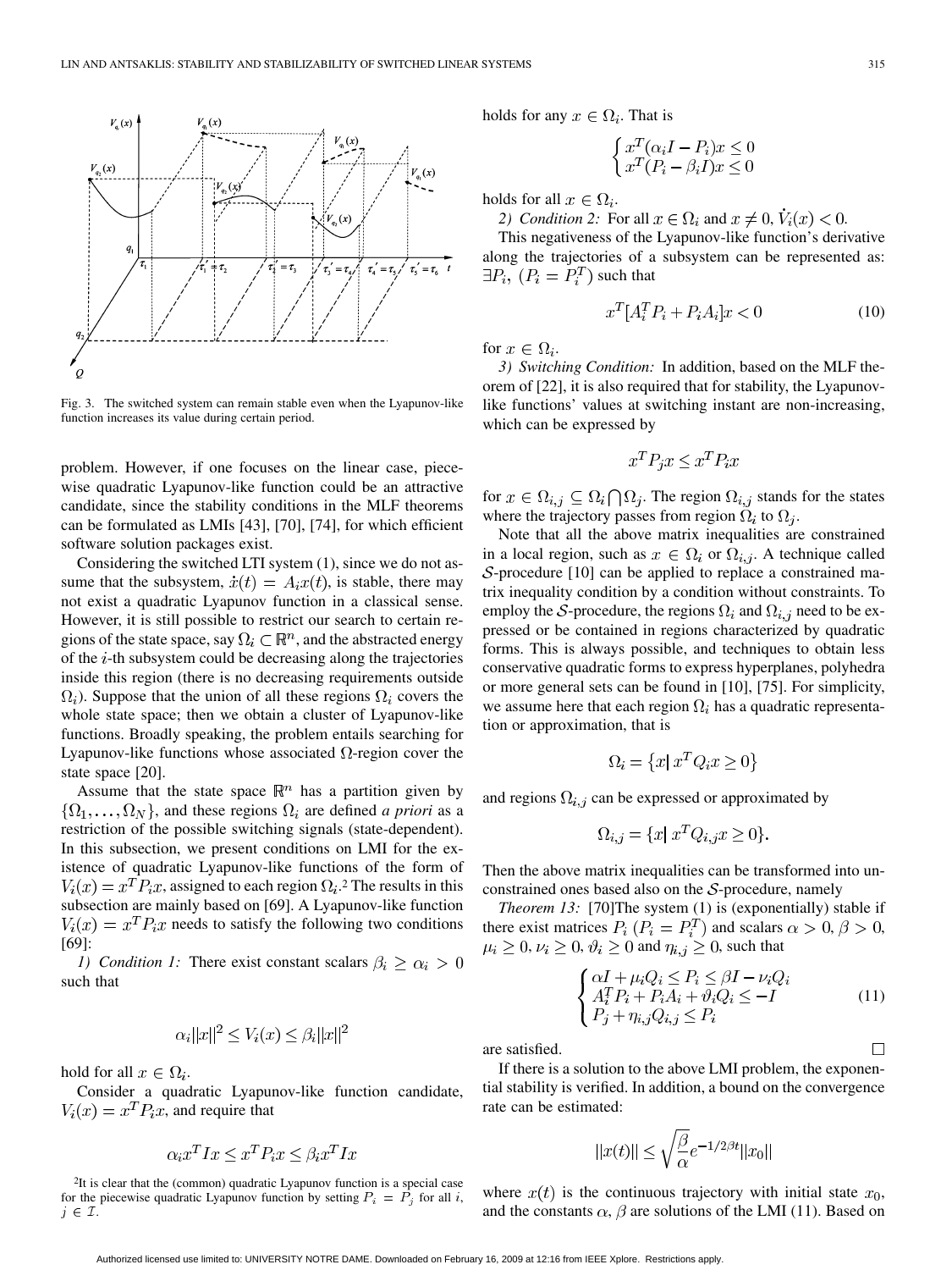similar arguments, LMI based sufficient conditions for the discrete-time case can be derived, see e.g., [27].

Notice that the above conditions are all based on MLF theorems, so the results developed in this subsection are sufficient only. To reduce the possible conservativeness of piecewise quadratic Lyapunov functions, a new kind of polynomial Lyapunov functions was introduced and investigated for the stability analysis of switched and hybrid systems [66], [72]. The computation of such polynomial Lyapunov functions can be efficiently performed using convex optimization, based on the sum of squares decomposition of multivariate polynomials. To be more precise, a multivariate polynomial  $p(x)$  is a sum of squares (SOS) if there exist polynomials  $p_1(x), \ldots, p_m(x)$  such that  $p(x) = \sum_{i=1}^m p_i^2(x)$ . This in turn is equivalent to the existence of a positive semidefinite matrix Q, and a properly chosen vector of monomials  $Z(x)$  such that  $p(x) = Z^{T}(x)QZ(x)$ . For example,  $x \in \mathbb{R}^{2}$  and  $Z(x)$  of order  $k = 2$  implies  $Z(x) = [1, x_1, x_2, x_1x_2, x_1^2, x_2^2]^T$ . It is obvious that the quadratic Lyapunov function  $x^T P x$  is a special case of SOS. Another advantage that makes the SOS technique attractive is the fact that being a SOS automatically implies the positiveness of the polynomial, which could be very difficult to check otherwise (checking the positiveness of a polynomial belongs to the class of NP-hard problems).

It is also possible to use SOS techniques together with the  $S$ -procedure to construct piecewise polynomial Lyapunov functions, with each polynomial as a SOS while incorporating the state constraints, so to generalize piecewise quadratic Lyapunov functions. Using the SOS approach, higher degree Lyapunov functions can be constructed, thus reducing the conservatism of searching for only quadratic candidates. Actually, the degree of the polynomials is very crucial for SOS approaches. On one hand, lower order means lower computation complexity (refer to [8] for the discussions and examples of the computational complexity issues), on the other hand higher degree is desirable to reduce the conservativeness of the method. While moving to higher order polynomials, we get more degrees of freedom in choosing the Lyapunov function and improve our chances to construct such Lyapunov function if it exists. There must exist an interesting tradeoff to optimally select the SOS degrees, and this problem needs to be investigated. In addition, another open problem is whether one can always find such a polynomial or piecewise polynomial Lyapunov function provided that the Lyapunov function exists, i.e., whether SOS is universal. If so, can an upper bound on the degree of the polynomials be estimated?

In addition to MLF based arguments, there are alternative methods for stability analysis of switched systems (under statedependent switching logic), using for example impact maps and surface Lyapunov functions [31] associated with switching surfaces. Interested readers may refer to [31] for details. Closely related to stability, dissipativity for switched systems was considered in [6], [100] via using multiple storage functions.

## IV. SWITCHING STABILIZATION

In the previous two sections, we discussed stability properties of switched systems under given switching signals, which may be restricted or arbitrary. The problem studied was under what conditions (either on the subsystems' dynamics and/or on

the switching signals) the switched system is stable. This is a stability analysis problem. Another basic problem for switched systems is the synthesis of stabilizing switching signals for a given collection of dynamical systems, called the switching stabilization problem.

## *A. Quadratic Switching Stabilization*

In the switching stabilization literature, most of the work has focused on quadratic stabilization for certain classes of systems. A switched system is called quadratically stabilizable when there exist switching signals which stabilize the switched system along a quadratic Lyapunov function,  $V(x) = x^T P x$ .

It is known that a necessary and sufficient condition for a pair of LTI systems to be quadratically stabilizable is the existence of a stable convex combination of the two subsystems' matrices. Specially,

*Theorem 14:* [28], [88] A switched system that contains two LTI subsystems,  $\dot{x}(t) = A_i x(t), i = 1, 2$ , is quadratically stabilizable *if and only if* the matrix pencil  $\gamma_{\alpha}(A_1, A_2)$  contains a stable matrix.

A generalization to more than two LTI subsystems was suggested in [69] by using a "min-projection strategy", i.e.,

$$
\sigma(t) = \arg\min_{i \in \mathcal{I}} x(t)^T P A_i x(t).
$$
 (12)

*Theorem 15:* [69] If there exist constants  $\alpha_i \in [0,1]$ , and  $\sum_{i \in \mathcal{I}} \alpha_i = 1$  such that

$$
A_\alpha = \sum_{i \in \mathcal{I}} \alpha_i A_i
$$

is stable, then the min-projection strategy (12) quadratically stabilizes the switched system.

However, the existence of a stable convex combination matrix  $A_{\alpha}$  is only sufficient for switched LTI systems with more than two modes. There are example systems for which no stable convex combination state matrix exists, yet the system is quadratically stabilizable using certain switching signals [48]. A necessary and sufficient condition for the quadratic stabilizability of switched controller systems was derived in [82].

*Theorem 16:* [82] The switched system is quadratically stabilizable *if and only if* there exists a positive definite real symmetric matrix  $P = P^T > 0$  such that the set of matrices  ${A_i P + P A_i^T}$  is strictly complete, i.e., for any  $x \in \mathbb{R}^n/\{0\}$ , there exists  $i \in \mathcal{I}$  such that  $x^T(A_i P + P A_i^T)x < 0$ . In addition, a stabilizing switching signal can be selected as  $\sigma(t)$  =  $\min_i \{x^T(t)(A_iP + PA_i^T)x(t)\}.$  $\Box$ 

Analogously, for the discrete-time case, it is necessary and sufficient for quadratic stabilizability to check whether there exists a positive symmetric matrix  $P$  such that the set of matrices  ${A_i^T}PA_i - P$  is strictly complete [82]. Obviously, the existence of a convex combination of state matrices  $A_{\alpha}$  automatically satisfies the above strict completeness conditions due to convexity, while the inverse statement is not true in general. Unfortunately, checking the strict completeness of a set of matrices is NP hard [82].

Other approaches include [88] and extensions of [88] to the output-dependent switching and discrete-time cases [49], [98].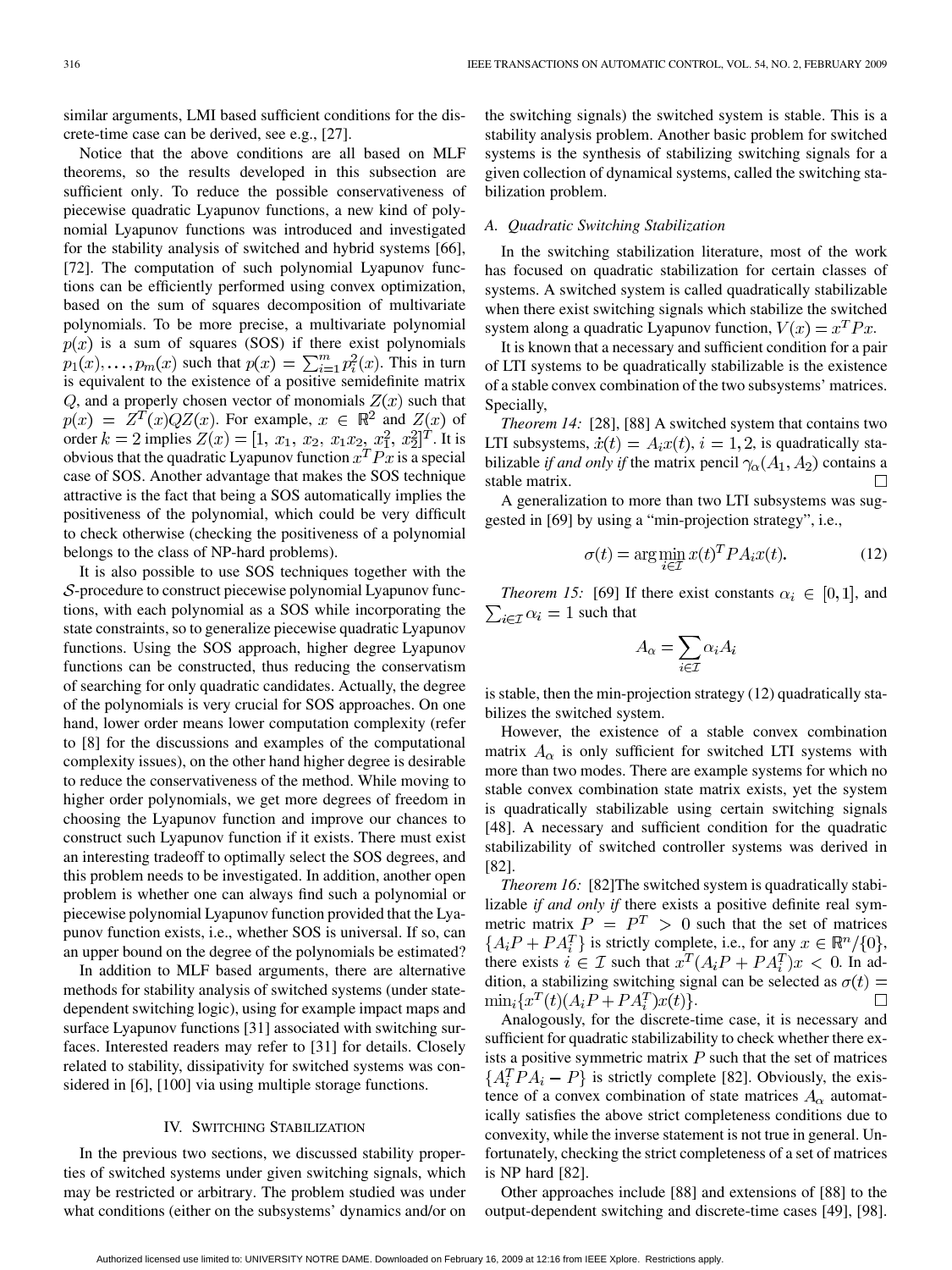For robust stabilization of polytopic uncertain switched systems, a quadratic stabilizing switching law was designed for polytopic uncertain switched linear systems based on LMI techniques in [98].

Quadratic stability means that there exists a positive constant  $\epsilon$  such that  $V(x) \le -\epsilon x^T x$ . All of these methods guarantee stability by using a common quadratic Lyapunov function, which is conservative in the sense that there are switched systems that can be asymptotically or even exponentially stabilized without using a common quadratic Lyapunov function [36]. There have been some results in the literature that propose constructive synthesis methods in switched systems using multiple Lyapunov functions [22]. A stabilizing switching law design based on multiple Lyapunov functions was proposed in [87], where piecewise quadratic Lyapunov functions were employed for two mode switched LTI systems. Exponential stabilization for switched LTI systems was considered by Pettersson in [67], also based on piecewise quadratic Lyapunov functions, and the synthesis problem was formulated as a bilinear matrix inequality (BMI) problem. In the next subsection, we will briefly describe the BMI conditions derived in [67].

# *B. Piecewise Quadratic Switching Stabilization*

According to Theorem 13, if there exist real matrices  $P_i$   $(P_i = P_i^T)$  and scalars  $\alpha > 0$ ,  $\beta > 0$ ,  $\mu_i \ge 0$ ,  $\nu_i \ge 0$ ,  $\vartheta_i \geq 0$  and  $\eta_{i,j} \geq 0$ , satisfying

$$
\begin{cases} \alpha I + \mu_i Q_i \le P_i \le \beta I - \nu_i Q_i \\ A^T P_i + P_i A + \vartheta_i Q_i \le -I \\ P_j + \eta_{i,j} Q_{i,j} \le P_i \end{cases}
$$

then the switched linear system (1) is exponentially stable.

Different from the stability analysis problem, the state space partitions  $\Omega_i$  are not given *a priori* any more. Actually, the state partitions  $\Omega_i$ , which induces the state-dependent switching signals, are to be designed. Moreover, the state space cannot be partitioned in an arbitrary way. The partition of the state space should facilitate the search of proper quadratic Lyapunovlike functions, and satisfy the non-increasing conditions when switching occurs. This will be discussed in detail in the sequel.

*1) State Space Partition:* Once again, the purpose of dividing the whole state space  $\mathbb{R}^n$  into pieces, denoted as  $\Omega_i$ , is to facilitate the search for Lyapunov-like functions for one of these subsystems. After successfully obtaining these Lyapunov-like functions associated with each region  $\Omega_i$ , one may patch them together, following the conditions of the above MLF theorem, so to guarantee global stability.

For this purpose, it is necessary to require that these regions  $\Omega_i$  cover the whole state space, i.e., the following *covering property* holds.

$$
\Omega_1 \bigcup \Omega_2 \bigcup \cdots \bigcup \Omega_N = \mathbb{R}^n.
$$

This condition merely says that there are no regions in the state space where none of the subsystems is activated.

Since we will restrict our attention to quadratic Lyapunovlike functions for purpose of computational efficiency, we will consider regions given (or approximated) by quadratic forms

$$
\Omega_i = \left\{ x \in \mathbb{R}^n \mid x^T Q_i x \ge 0 \right\}
$$

where  $Q_i \in \mathbb{R}^{n \times n}$  are symmetric matrices, and  $i \in \{1, ..., N\}$ . The following lemma gives a sufficient condition for the cov-

ering property.

*Lemma 2:* [67] If for every  $x \in \mathbb{R}^n$ 

$$
\sum_{i=1}^{N} \theta_i x^T Q_i x \ge 0 \tag{13}
$$

where  $\theta_i \geq 0, i \in \mathcal{I}$ , then  $\bigcup_{i=1}^N \Omega_i = \mathbb{R}^n$ .  $\Box$ 

*2) Switching Condition:* In order to guarantee exponential stability we also need to make sure that

- 1) Subsystem *i* is active only when  $x(t) \in \Omega_i$ ,
- 2) When switching occurs, it is required to guarantee that the Lyapunov-like function values are not increasing.

To verify the first requirement, we consider the *largest region function strategy* [67], i.e.,

$$
\sigma(x(t)) = \arg\left(\max_{i \in \mathcal{I}} x(t)^T Q_i x(t)\right). \tag{14}
$$

This is due to the selection of subsystems (at state  $x(t)$ ) corresponding to the largest value of the region function  $x(t)^T Q_i x(t)$ .

Suppose that the covering condition (13) holds, i.e.,

$$
\sum_{i=1}^{N} \theta_i x^T Q_i x \ge 0
$$

for some  $\theta_i \geq 0$ ,  $i \in \mathcal{I}$ . Then, based on the largest region function strategy, the state  $x$  with the current active mode  $i$  satisfies  $x^T Q_i x \geq 0$ . This implies that  $x \in \Omega_i$ . So the first condition holds for the largest region function strategy (14).

To satisfy the second energy decreasing condition at switching instants, we need to know in which direction the state trajectory  $x(t)$  is passing through the switching surfaces. However, the switching surface is to be designed, and so such information is lacking in general. The author in [67] makes a compromise and requires that

$$
x^T P_i x = x^T P_j x
$$

for states at the switching plane, i.e.,  $x \in \Omega_i \cap \Omega_j$ . Assume that the set  $\Omega_i \cap \Omega_j$  can be represented by the following quadratic form

$$
\Omega_i \cap \Omega_j = \left\{ x | x^T (Q_i - Q_j) x = 0 \right\}.
$$

Again, applying the  $S$ -procedure, we obtain

$$
P_i - P_j + \eta_{i,j}(Q_i - Q_j) = 0
$$

for an unknown scalar  $\eta_{i,j}$ , as the switching condition.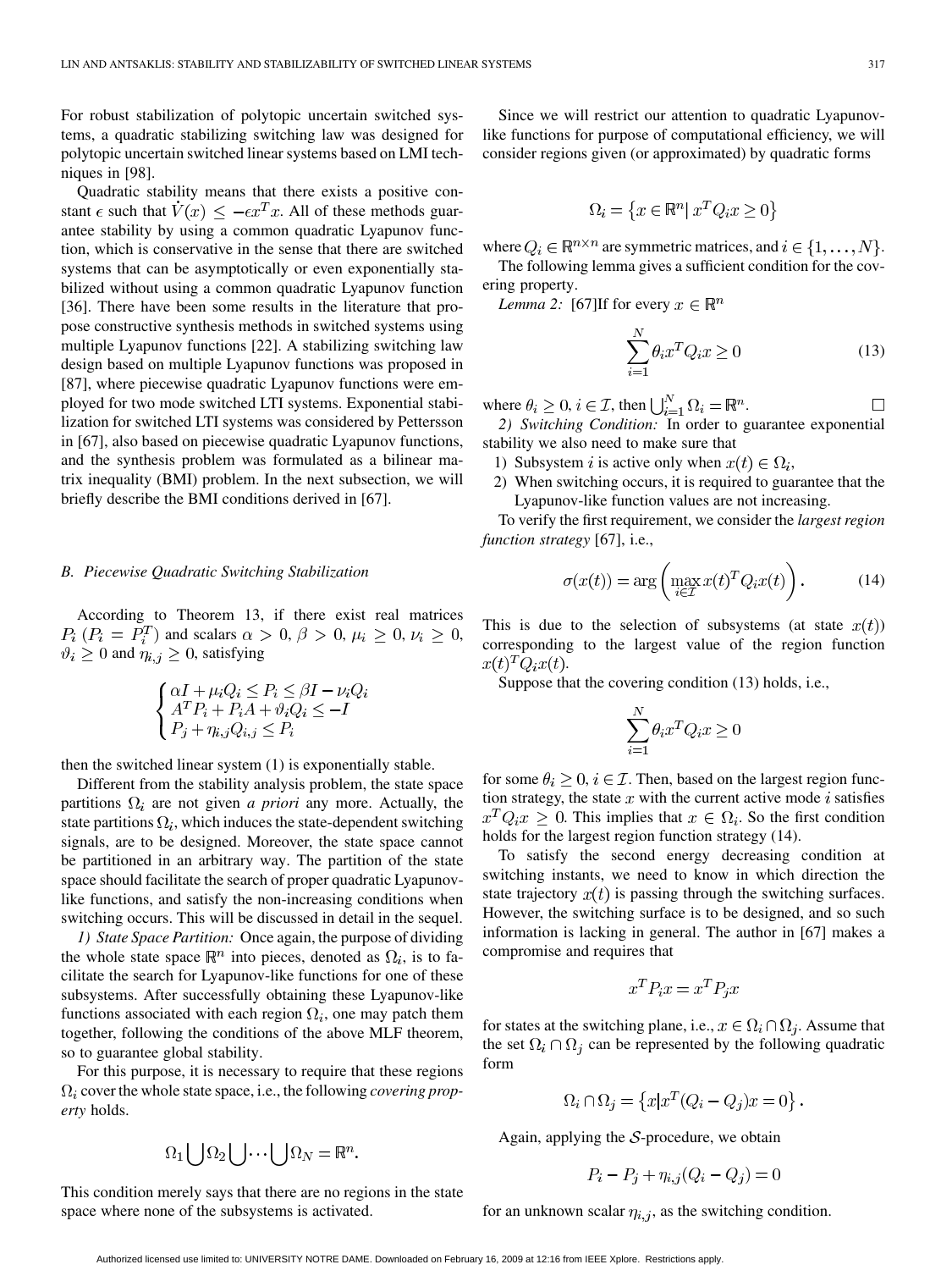*3) Synthesis Condition:* In summary, the above discussion can be encapsulated by the following sufficient conditions for the continuous-time system (1) to be exponentially stabilized.

*Theorem 17:* [67] If there exist real matrices  $P_i$  ( $P_i = P_i^T$ ) and scalars  $\alpha > 0$ ,  $\beta > 0$ ,  $\mu_i \geq 0$ ,  $\nu_i \geq 0$ ,  $\theta_i \geq 0$ ,  $\vartheta_i \geq 0$  and  $\eta_{i,j}$ , solving the optimization problem:

$$
\min \beta
$$
\n
$$
s.t. \begin{cases} \n\alpha I + \mu_i Q_i \le P_i \le \beta I - \nu_i Q_i \\ \nA^T P_i + P_i A + \vartheta_i Q_i \le -I \\ \nP_j = P_i + \eta_{i,j} (Q_i - Q_j) \\ \n\theta_1 Q_1 + \dots + \theta_N Q_N \ge 0 \n\end{cases}
$$

for all  $i, j \in \{1, ..., N\}$ , then the switched linear system (1) can be exponentially stabilized (with decay rate  $1/2\beta$ ) by the largest region function strategy (14). П

*4) Discrete-Time Switching Stabilization:* The extension of the synthesis method for continuous-time switched linear systems to discrete-time counterpart is not obvious. The main difficulty is that, unlike the continuous-time case, discrete-time switched systems do not have the nice property that the switching occurs exactly on the switching surface. Instead, the switching happens in a region around the switching surface. As a result, we can not simply capture the switching instants for discrete-time switched systems as the time instants when the state trajectories cross the switching surfaces. Therefore, in order to guarantee the non-increasing requirement at the switching instants for the discrete-time case, we need to include more constraints involving state transitions for the discrete-time switched systems around the switching surfaces. This makes the switching stabilization problem for discrete-time switched systems more challenging.

A piecewise quadratic Lyapunov function based switching stabilization for discrete-time switched linear systems is studied in [53], where the state transitions at switching instants were treated as additional constraints and were incorporated into matrix inequalities via Finsler's Lemma [10]. The main results in [53] can be stated as follows.

*Theorem 18:* If there exist matrices  $P_i$   $(P_i = P_i^T)$ ,  $Q_i$   $(Q_i =$  $Q_i^T$ ),  $F_i$ ,  $G_i$ ,  $F_{ij}$ ,  $Q_{ij}$ , and scalars  $\nu > 0$ ,  $\alpha_i > 0$ ,  $\beta_i > 0$ ,  $\eta_i \ge$  $0, \rho_i \geq 0, \mu_i \geq 0, \mu_{ij} \geq 0, \theta_i \geq 0$ , solving the optimization problem (15), shown at the bottom of the page, for all  $i, j \in$  $\{1,\ldots,N\}, i \neq j$ , then the largest region function strategy implies that the origin of the discrete-time switched system (2) is exponentially stable.  $\Box$ 

ma

Some remarks are in order. First, for both the continuous-time and discrete-time cases, the optimization problem above is a Bilinear Matrix Inequality (BMI) problem, due to the product of unknown scalars and matrices. BMI problems are NP-hard, and not computationally efficient. However, practical algorithms for optimization problems over BMIs exist and typically involve approximations, heuristics, branch-and-bound, or local search. As suggested in [67], one possible way to solve the BMI problem is to grid up the unknown scalars, and then solve a set of LMIs for fixed values of these parameters. It is argued that the gridding of the unknown scalars can be made quite sparsely [67].

Other approaches exist in the literature. A probabilistic algorithm was proposed in [40] for the synthesis of an asymptotically stabilizing switching law for switched LTI systems along with a piecewise quadratic Lyapunov function. In [17], exponentially stabilizing switching laws were designed based on solving extended LQR optimal problems. Practical stabilization problem for switched nonlinear systems were investigated in [91], [92]. Related to switching stabilization literature as described above, there is work on feedback stabilization of switched systems or piecewise affine systems, where state or output feedback (continuous-variable) control laws are designed, *given a class of switching signals*. Several classes of switching signals are considered, for example arbitrary switching [19], [25], slow switching [15], [33], restricted switching induced by partitions of state space [18], [26], [46], [76], [77] etc. The distinctive feature of feedback stabilization compared with the switching stabilization problem is that the switching signal is no longer a free design variable. Although the continuous control inputs may have indirect effects on switching signals, the design focuses on the continuous feedback control law instead of the switching signals.

## *C. Switching Stabilizability*

So far, we have only derived sufficient conditions for the existence of stabilizing switching signals for a given collection of linear systems. A more elusive problem has been the necessity part of the switching stabilizability problem, and particularly challenging part has been the problem of necessary and sufficient conditions for switching stabilizability. In [83], Sun proved the following necessary condition for switching stabilizability.

$$
s.t. \begin{cases} \alpha_i I + \eta_i Q_i \le P_i \le \beta_i I - \rho_i Q_i \\ \begin{bmatrix} A_i^T F_i^T + F_i A_i - P_i + \mu_i Q_i + \nu I & A_i^T G_i^T - F_i \\ G_i A_i - F_i^T & P_i - G_i - G_i^T \end{bmatrix} \le 0, \\ A_i^T F_{ij}^T + F_{ij} A_i - P_i + \mu_{ij} Q_i & A_i^T G_{ij}^T - F_{ij} \\ G_{ij} A_i - F_{ij}^T & P_j - G_{ij} - G_{ij}^T + \mu_{ij} Q_j \end{cases} \tag{15}
$$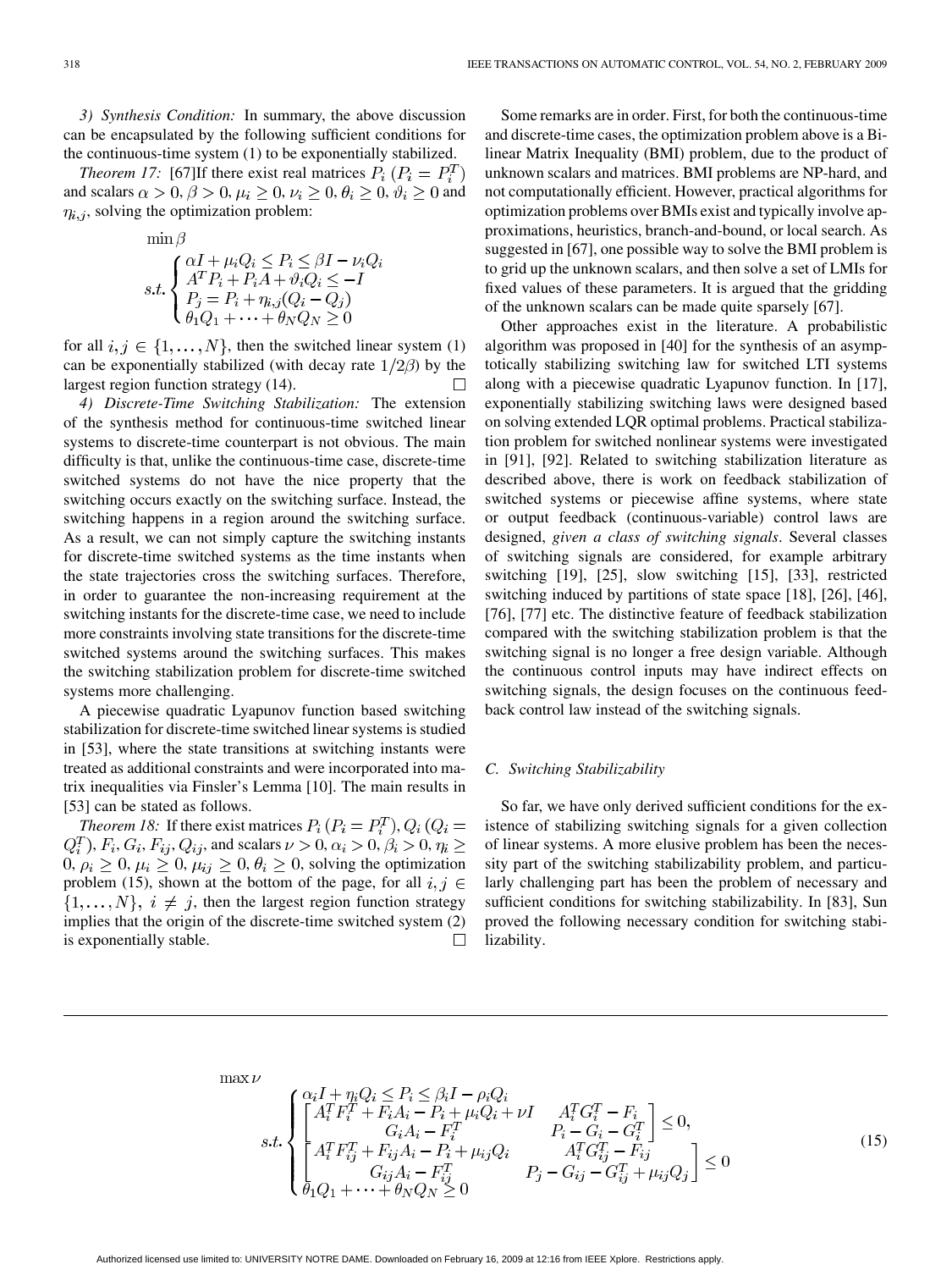*Theorem 19:* If there exists an asymptotically stabilizing switching signal among a finite number of LTI systems

$$
\dot{x}(t) = A_i x(t)
$$

where  $i = 1, 2, ..., N$ , then there exists a subsystem, say  $A_k$ , such that at least one of the eigenvalues of  $A_k + A_k^T$  is a negative real number.

This condition can be easily checked, but it is necessary only. A necessary and sufficient condition for asymptotic stabilizability of second-order switched LTI systems was derived in [89] by detailed vector field analysis. However, it was not apparent how to extend the method to either higher dimensions or to the parametric uncertainty case.

Recently, Lin and Antsaklis [54] proposed a necessary and sufficient condition for the existence of a switching control law (in static state feedback form) for asymptotic stabilization of continuous-time switched linear systems. The approach is briefly described below.

For each unstable subsystem,

$$
\dot{x}(t) = A_i x(t) \tag{16}
$$

it is assumed that there exists a full row rank matrix  $L_i \in$  $\mathbb{R}^{m_i \times n}$ , where  $m_i < n$ , such that the auxiliary system for the  $i$ -th subsystem

$$
\dot{\xi}(t) = L_i A_i R_i \xi(t), \ t \in \mathbb{R}^+ \tag{17}
$$

is asymptotically stable. Here  $R_i \in \mathbb{R}^{n \times m_i}$  is a right inverse of  $L_i$  [54].

Intuitively, the above assumption can be interpreted as considering a linear combination of the states of the original system (16) that evolves in an asymptotically stable manner. The auxiliary system evolves in the lower dimensional subspace, to which the original system can be projected for stability. Note that even when all parts of the states of the original system (16) are unstable, there still may exist  $L$  to satisfy the assumption. For example,

*Example 1:* Consider a continuous-time linear system,

$$
\dot{x}(t) = \begin{bmatrix} 0.5 & 1 \\ 0 & 1 \end{bmatrix} x(t)
$$

The above continuous-time system is obviously unstable. How-

ever, we may select 
$$
L = [1 \ 0]
$$
 and  $R = \begin{bmatrix} 1 \\ -1 \end{bmatrix}$  to obtain

\n $LAR = \begin{bmatrix} 1 & 0 \end{bmatrix} \begin{bmatrix} 0.5 & 1 \\ 0 & 1 \end{bmatrix} \begin{bmatrix} 1 \\ -1 \end{bmatrix} = -0.5 < 0.$ 

Therefore, the auxiliary system

$$
\dot{\xi}(t) = -0.5\xi(t)
$$

is asymptotically stable.

It can be shown that there always exist  $L$  and  $R$  satisfying the above assumptions in (17), except for the case when all the eigenvalues of A equal the same positive real number  $\lambda > 0$  and the geometric multiplicity of the eigenvalue  $\lambda$  equals to n. The proof of this claim explores the structure of the Jordan canonical form of  $A$  and uses straight-forward computations.

For the case when there does not exist an  $L$  to satisfy the above assumption for a particular subsystem, we simply set  $L$ 

as the null row vector, which implies that the corresponding subsystem makes no contribution to the stabilization of the switched system. To justify this, note that in this case the matrix  $\vec{A}$  is similar to the matrix  $\lambda I$  for some positive real number  $\lambda > 0$ . Here I stands for the identity matrix. If we look at the phase plane of the LTI system,  $\dot{x}(t) = \lambda I x(t)$ , all the field vectors point to infinity along the radial directions. Intuitively speaking, the dynamics are explosive and do nothing but drag all the states to infinity, which we would like to avoid.

The basic idea is that a polyhedral Lyapunov-like function can be constructed for each subsystem by transforming the corresponding polyhedral Lyapunov function of its auxiliary system. Notice that every auxiliary system is asymptotically stable, so such polyhedral Lyapunov functions exist [56], [63], in a lower dimension. Via inserting the level sets of these polyhedral Lyapunov functions from a lower dimensional state space into  $\mathbb{R}^n$ , one obtains their corresponding polyhedral Lyapunov-like functions in  $\mathbb{R}^n$ . An important observation is that for each subsystem the polyhedral Lyapunov-like function is decreasing for all state values x in the range space of  $R_i$ .

Assume there is no sliding motion occurring in the switched system. If for all the subsystems, the matrix

$$
\begin{bmatrix} L_1 \\ L_2 \\ \vdots \\ L_N \end{bmatrix} \in \mathbb{R}^{\sum_q m_i \times n} \tag{18}
$$

has full row rank and the union of the range space of  $R_i s'$  is the whole state space, then one can patch together these polyhedral Lyapunov-like function and construct an asymptotically stabilizing switching law. This shows the sufficiency part of the above condition. Actually, it is shown that the above two conditions are also necessary for switching stabilizability. The necessity proof is based on the lemma that a switched linear system can be asymptotically stabilized by a static switching signal if there exists a conic partition based switching law. A necessary and sufficient condition for switching stabilizability can now be presented, under the assumption that *there is no sliding motion in the closed-loop switched system*.

*Theorem 20:* [54]Assume that there is no sliding motion in the closed-loop switched system. The continuous-time switched linear system can be globally asymptotically stabilized, if and only if

- 1) there exist matrices  $L_i$ , which satisfy (17) for each subsystem, such that the matrix  $(18)$  has n linear independent row vectors,
- 2) Let  $\Omega^i$  stand for conic cones induced through the intersection of these polyhedral Lyapunov-like functions' level sets, and  $\Omega^i$  be required to be contained in the range space of  $R_i$ . These induced conic cones cover the whole state space, i.e.,

$$
\bigcup_{i\in\mathcal{I}}\Omega^i=\mathbb{R}^n.
$$

So far, all the arguments are under the assumption that no sliding motion is generated by the switched systems. However, sliding motions may occur through the proposed conic parti-

 $\Box$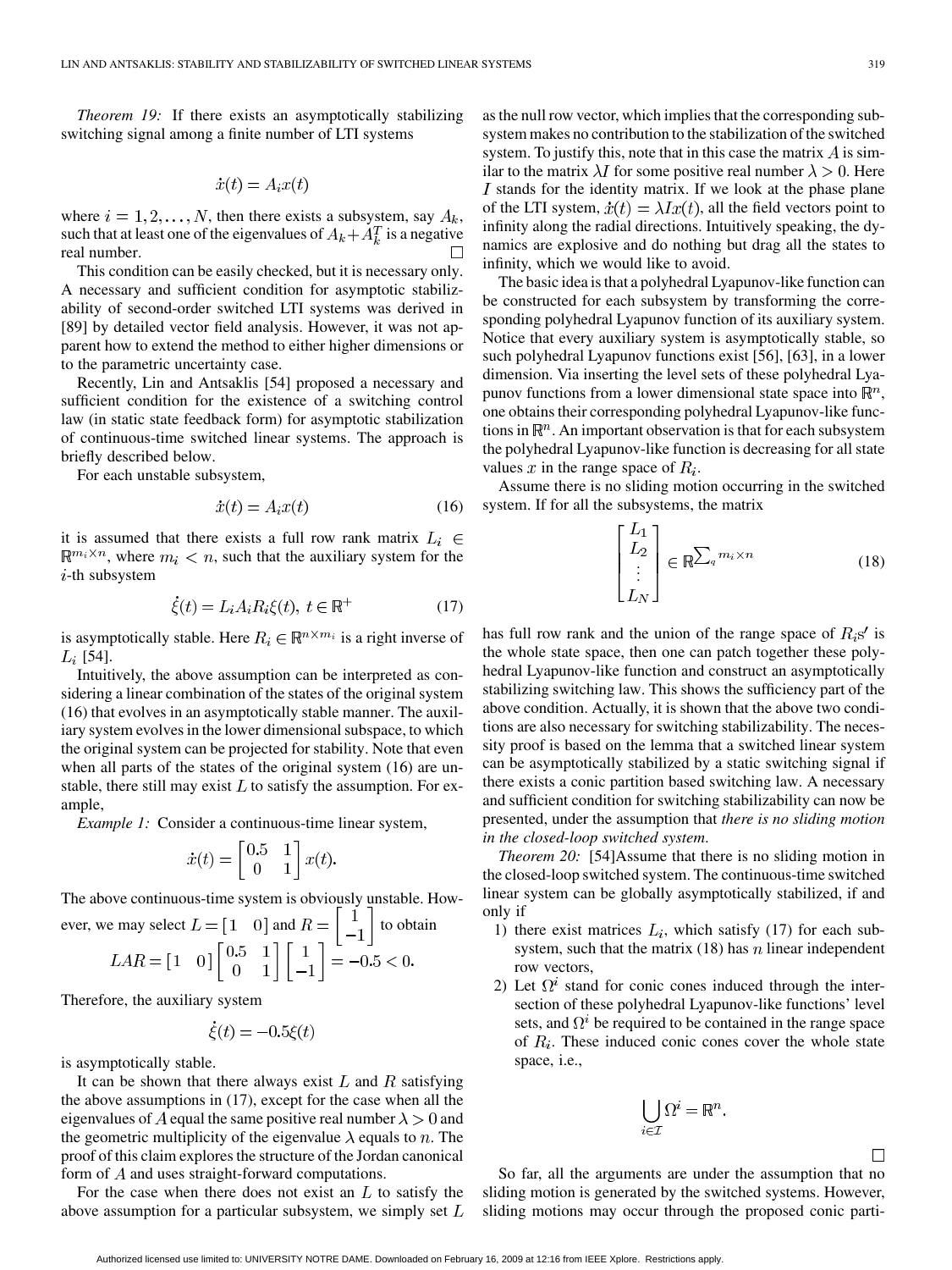tion based switching laws. It is also possible that the generated sliding motion causes instability in the closed-loop switched system. Therefore, it is important to explicitly consider sliding motions. Similar issues arise in the methods for switching stabilization based on piecewise quadratic Lyapunov functions, where special care needs to be taken, see e.g., [68].

To explicitly deal with possible sliding motions, a necessary and sufficient condition for the occurrence of unstable sliding motions was identified in [54]. To avoid generating unstable sliding motions, we need to introduces an additional requirement to the above theorem:

*Theorem 21:* [54]The continuous-time switched linear system can be globally asymptotically stabilized, if and only if

- 1) there exist matrices  $L_i$ , which satisfy (17) for each subsystem and the rank condition, i.e., (18) has full row rank;
- 2) the union of  $\Omega^i$  cover the whole state space;
- 3) along the switching surface  $(\Omega^i \cap \Omega^j \neq \emptyset$  for  $i \neq j \in \mathcal{I}$ , there exists a row vector  $L_{ij}$  such that

$$
L_{ij}[\theta A_i + (1 - \theta)A_j]R_{ij} < 0
$$

for  $\theta \in [0, 1]$ . Here,  $R_{ij}$  is selected such that  $L_{ij}R_{ij} \neq 0$ and  $\Omega^i \cap \Omega^j$  is contained in the range space of  $R_{ij}$ .

Note that the first two conditions are exactly the same as in Theorem 20, while the third condition is added to exclude possible unstable sliding motions. It is shown in [54] that this additional requirement of common  $L_{ij}$  and  $R_{ij}$  on the switching surface is not conservative, in the sense that it excludes exactly the unstable sliding motions; and, clearly, a switched system is stabilizable only when it can be done so without unstable sliding motions.

It is very interesting to note that if a switched linear system can be asymptotically stabilized by a static state feedback switching law without sliding motion, then one can always implement it in a conic partition based switching law. However, it is not known yet whether a stabilizable switched system can always be stabilized by a switching law in a static state feedback form.

Although the conditions given in [54] were proved to be necessary and sufficient, the checking of the necessity is not easy, as it requires to parameterize all  $L_q$  and  $R_q$  that satisfy (17). The calculation of such  $L_q$  and  $R_q$  for a given subsystem could be tedious, and systematic approaches need to be developed for parameterizations of such generalized similarity matrices. Fortunately, it is always possible to restrict the search to the vector case, i.e.,  $m_q = 1$ ,  $L_q \in \mathbb{R}^{1 \times n}$  and  $R_q \in \mathbb{R}^{n \times 1}$ . This makes it is possible to formulate the determination of  $L_q$  and  $R_q$  into an optimization problem. Nevertheless, the properties of such generalized similarity transformations and the parameterizations of such  $L_q$  and  $R_q$  need further study. Interested readers may find further details in [54].

#### V. CONCLUSION

In this paper, we gave a, by necessity, brief overview of the most recent developments in the field of stability and stabilizability of switched linear systems. Especially, several recent results are highlighted in this survey. First, necessary and sufficient conditions for the asymptotic stability of switched linear systems under arbitrary switching were explored. Secondly, a necessary and sufficient condition for the switching stabilizability of continuous-time switched linear systems was oulined.

The past decade has seen a lot of research activities in the field of switched systems. This survey is far from a complete review of stability and stabilizability of switched systems. There are results that are not mentioned here either due to space limitation or because the authors were not aware of them, and we apologize for these omissions.

#### ACKNOWLEDGMENT

The authors wish to thank the Associate Editor and the anonymous reviewers for their insightful comments and suggestions.

#### **REFERENCES**

- [1] A. A. Agrachev and D. Liberzon, "Lie-algebraic stability criteria for switched systems," *SIAM J. Control Optim.*, vol. 40, pp. 253–270, 2001.
- [2] E. Asarin, O. Bournez, T. Dang, O. Maler, and A. Pnueli, "Effective synthesis of switching controllers for linear systems," in *Proceedings of the IEEE: Special Issue on Hybrid Systems*, P. J. Antsaklis and editor, Eds. New York: IEEE Press, 2000, vol. 88, pp. 1011–1025.
- [3] P. Bauer, K. Premaratne, and J. Duran, "A necessary and sufficient condition for robust asymptotic stability of time-variant discrete systems," *IEEE Trans. Automat. Control*, vol. 38, no. 9, pp. 1427–1430, Sep. 1993.
- [4] A. Bemporad, G. Ferrari-Trecate, and M. Morari, "Observability and controllability of piecewise affine and hybrid systems," *IEEE Trans. Automat. Control*, vol. 45, no. 10, pp. 1864–1876, Oct. 2000.
- [5] A. Bemporad and M. Morari, "Control of systems integrating logic, dynamics, and constraints," *Automatica*, vol. 35, no. 3, pp. 407–427, 1999.
- [6] A. Bemporad, G. Bianchini, F. Brogi, and F. Barbagli, "Passivity analysis and passification of discrete-time hybrid systems," in *Proc. Preprints 16th IFAC World Congress*, Prague, Czech Republic, Jul. 2005, p. 151.
- [7] A. Bhaya and F. Mota, "Equivalence of stability concepts for discrete time-varying systems," *Int. J. Robust Nonlin. Control*, vol. 4, pp. 725–740, 1994.
- [8] P. Biswas, P. Grieder, J. Loefberg, and M. Morari, "A survey on stability analysis of discrete-time piecewise affine systems," in *Proc. 16th IFAC World Congress*, Jul. 2005, [CD ROM].
- [9] F. Blanchini, "Nonquadratic Lyapunov functions for robust control," *Automatica*, vol. 31, no. 3, pp. 451–461, 1995.
- [10] S. Boyd, L. El Ghaoui, E. Feron, and V. Balakrishnan*, Linear Matrix Inequalities in System and Control Theory*. Philadelphia, PA: SIAM, 1994.
- [11] M. S. Branicky, "Multiple Lyapunov functions and other analysis tools for switched and hybrid systems," *IEEE Trans. Automat. Control*, vol. 43, no. 4, pp. 475–482, Apr. 1998.
- [12] R. W. Brockett, "Asymptotic stability and feedback stabilization," in *Differential Geometric Control Theory*, R. W. Brockett, R. S. Millman, and H. J. Sussmann, Eds. Boston, MA: Birkhuser, 1983, pp. 181–191.
- [13] C. Cai, A. R. Teel, and R. Goebel, "Smooth Lyapunov functions for hybrid systems part I: Existence is equivalent to robustness," *IEEE Trans. Automat. Control*, vol. 52, no. 7, pp. 1264–1277, Jul. 2007.
- [14] C. G. Cassandras, D. L. Pepyne, and Y. Wardi, "Optimal control of a class of hybrid systems," *IEEE Trans. Automat. Control*, vol. 46, no. 3, pp. 398–415, Mar. 2001.
- [15] D. Cheng, L. Guo, Y. Lin, and Y. Wang, "Stabilization of switched linear systems," *IEEE Trans. Automat. Control*, vol. 50, no. 5, pp. 661–666, May 2005.
- [16] D. Cheng, "Controllability of switched bilinear systems," *IEEE Trans. Automat. Control*, vol. 50, no. 4, pp. 511–515, Apr. 2005.
- [17] D. Corona, A. Giua, and C. Seatzu, "Stabilization of switched systems via optimal control," in *Proc. 16th IFAC World Congress*, 2005, [CD ROM].
- [18] F. A. Cuzzola and M. Morari, "An LMI approach for  $\mathcal{H}_{\infty}$  analysis and control of discrete-time piecewise affine systems," *Inter. J. Control*, vol. 75, no. 16-17, pp. 1293–1301, 2002.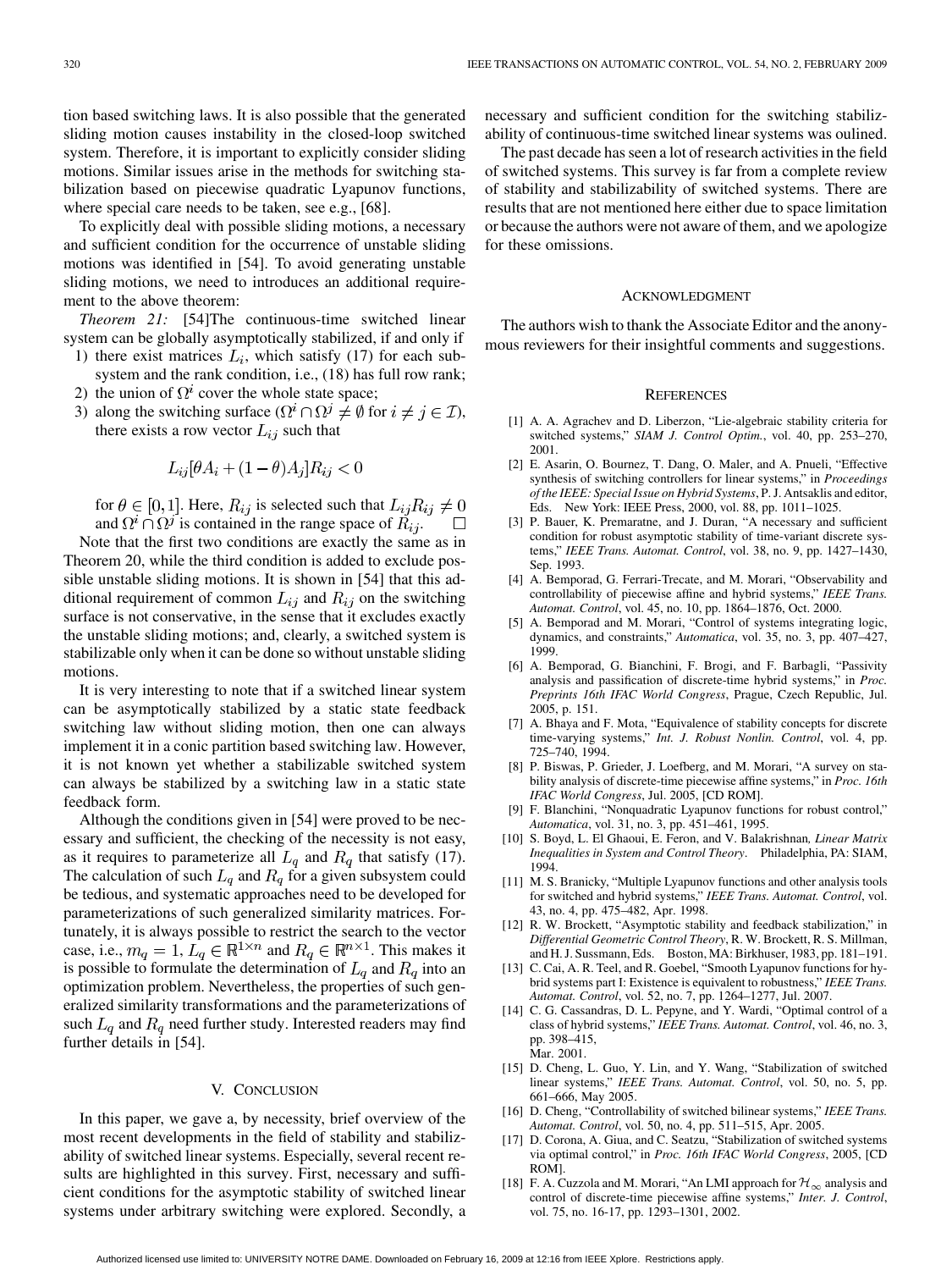- [19] J. Daafouz, R. Riedinger, and C. Iung, "Stability analysis and control synthesis for switched systems: A switched Lyapunov function approach," *IEEE Trans. Automat. Control*, vol. 47, no. 11, pp. 1883–1887, Nov. 2002.
- [20] J. M. Davoren and A. Nerode, P. J. Antsaklis, Ed., "Logics for hybrid systems," in *Proc. IEEE: Special Issue Hybrid Syst.*, 2000, vol. 88, pp. 985–1010.
- [21] W. Dayawansa and C. F. Martin, "A converse Lyapunov theorem for a class of dynamical systems which undergo switching," *IEEE Trans. Automat. Control*, vol. 44, no. 4, pp. 751–760, Apr. 1999.
- [22] R. A. Decarlo, M. S. Branicky, S. Pettersson, and B. Lennartson, P. J. Antsaklis, Ed., "Perspectives and results on the stability and stabilizability of hybrid systems," in *Proc. IEEE: Special Issue Hybrid Systems*, 2000, vol. 88, pp. 1069–1082.
- [23] K. Drayton and C. Tong, "Constructive stability and asymptotic stability of dynamical systems," *IEEE Trans. Circuits Syst.*, vol. CAS-27, no. 11, pp. 1121–1130, Nov. 1980.
- [24] M. Egerstedt and M. Babaali, "On observability and reachability in a class of discrete-time switched linear systems," in *Proc. Amer. Control Conf.*, 2005, pp. 1179–1180.
- [25] L. Fang, H. Lin, and P. J. Antsaklis, "Stabilization and performance analysis for a class of switched systems," in *Proc. 43rd IEEE Conf. Decision Control*, 2004, pp. 3265–3270.
- [26] G. Feng, "Controller design and analysis of uncertain piecewise linear systems," *IEEE Trans. Circuits Syst. I*, vol. 49, no. 2, pp. 224–232, Feb. 2002.
- [27] G. Feng, "Stability analysis of piecewise discrete-time linear systems," *IEEE Trans. Automat. Control*, vol. 47, no. 7, pp. 1108–1112, Jul. 2002.
- [28] E. Feron, "Quadratic Stabilizability of Switched Systems via State and Output Feedback," MIT, Cambridge, MA, Tech. Rep. CICS-P-468, 1996.
- [29] A. F. Filippov*, Differential Equations with Discontinuous Right Hand Sides*. Norwell, MA: Kluwer Academic, 1988.
- [30] R. Goebel and A. R. Teel, "Solutions to hybrid inclusions via set and graphical convergence with stability theory applications," *Automatica*, vol. 42, no. 4, pp. 573–587, 2006.
- [31] J. M. Goncalves, A. Megretski, and M. A. Dahleh, "Global analysis of piecewise linear systems using impact maps and surface Lyapunov functions," *IEEE Trans. Automat. Control*, vol. 48, no. 12, pp. 2089–2106, Dec. 2003.
- [32] L. Gurvits, R. Shorten, and O. Mason, "On the stability of switched positive linear systems," *IEEE Trans. Automat. Control*, vol. 52, no. 6, pp. 1099–1103, Jun. 2007.
- [33] A. Hassibi, S. P. Boyd, and J. P. How, "Control of asynchronous dynamical systems with rate constraints on events," in *Proc. 38th IEEE Conf. Decision Control*, 1999, pp. 1345–1351.
- [34] J. P. Hespanha, H. Unbehauen, Ed., "Stabilization through hybrid control," in *Proc. Encyclopedia Life Support Syst. (EOLSS), Volume Control Syst., Robot., Automat.*, Oxford, U.K., 2004.
- [35] J. P. Hespanha, "Uniform stability of switched linear systems: Extensions of Lasalle's invariance principle," *IEEE Trans. Automat. Control*, vol. 49, no. 4, pp. 470–482, Apr. 2004.
- [36] J. P. Hespanha, D. Liberzon, D. Angeli, and E. D. Sontag, "Nonlinear norm-observability notions and stability of switched systems," *IEEE Trans. Automat. Control*, vol. 52, no. 2, pp. 154–168, Feb. 2005.
- [37] J. P. Hespanha and A. S. Morse, "Stability of switched systems with average dwell-time," in *Proc. 38th IEEE Conf. Decision Control*, 1999, pp. 2655–2660.
- [38] J. P. Hespanha and A. S. Morse, "Switching between stabilizing controllers," *Automatica*, vol. 38, no. 11, pp. 1905–1907, 2002.
- [39] Z. Huang, C. Xiang, H. Lin, and T. H. Lee, "A stability criterion for arbitrarily switched second-order LTI systems," in *Proc. IEEE Conf. Control Automat.*, 2007, pp. 951–956.
- [40] H. Ishii, T. Basar, and R. Tempo, "Randomized algorithms for synthesis of switching rules for multimodal systems," *IEEE Trans. Automat. Control*, vol. 50, no. 6, pp. 754–767, Jun. 2005.
- [41] Z. Ji, L. Wang, and X. Guo, "Design of switching sequences for controllability realization of switched linear systems," *Automatica*, vol. 43, no. 4, pp. 662–668, 2007.
- [42] Z. Ji, G. Feng, and X. Guo, "A constructive approach to reachability realization of discrete-time switched linear systems," *Syst. Control Lett.*, vol. 56, no. 11-12, pp. 669–677, 2007.
- [43] M. Johansson*, Piecewise Linear Control Systems—A Computational Approach*. New York: Springer-Verlag, 2002, vol. 284.
- [44] C. King and R. Shorten, "A singularity test for the existence of common quadratic Lyapunov functions for pairs of stable LTI systems," in *Proc. Amer. Contol Conf.*, 2004, pp. 3881–3884.
- [45] T. Laffey and H. Smigoc, "Tensor conditions for the existence of a common solution to the Lyapunov equation," *Linear Algebra Appl.*, vol. 420, pp. 672–685, 2007.
- [46] M. Lazar, M. Heemels, S. Weiland, A. Bemporad, and O. Pastravanu, "Infinity norms as Lyapunov functions for model predictive control of constrained PWA systems," in *Hybrid Systems: Computation and Control*. New York: Springer, 2005, vol. 3414, pp. 417–432.
- [47] D. Liberzon*, Switching in Systems and Control*. Boston, MA: Birkhauser, 2003.
- [48] D. Liberzon, J. P. Hespanha, and A. S. Morse, "Stability of switched linear systems: A Lie-algebraic condition," *Syst. Control Lett.*, vol. 37, no. 3, pp. 117–122, 1999.
- [49] D. Liberzon and A. S. Morse, "Basic problems in stability and design of switched systems," *IEEE Control Syst. Mag.*, vol. 19, no. 5, pp. 59–70, 1999.
- [50] D. Liberzon and R. Tempo, "Common Lyapunov functions and gradient algorithms," *IEEE Trans. Automat. Control*, vol. 49, no. 6, pp. 990–994, Jun. 2004.
- [51] H. Lin and P. J. Antsaklis, "Persistent disturbance attenuation properties for networked control systems," in *Proc. 43rd IEEE Conf. Decision Control*, 2004, pp. 953–958.
- [52] H. Lin and P. J. Antsaklis, "Stability and persistent disturbance attenuation properties for networked control systems: Switched system approach," *Inter. J. Control*, vol. 78, no. 18, pp. 1447–1458, 2005.
- [53] H. Lin and P. J. Antsaklis, "Switching stabilization and  $l_2$  gain performance controller synthesis for discrete-time switched linear systems," in *Proc. 45th IEEE Conf. Decision Control*, 2006, pp. 2673–2678.
- [54] H. Lin and P. J. Antsaklis, "Switching stabilizability for continuoustime uncertain switched linear systems," *IEEE Trans. Automat. Control*, vol. 52, no. 4, pp. 633–646, Apr. 2007.
- [55] H. Lin, G. Zhai, and P. J. Antsaklis, "Robust stability and disturbance attenuation analysis of a class of networked control systems," in *Proc. 42nd IEEE Conf. Decision Control*, 2003, pp. 1182–1187.
- [56] D. Liu and A. Molchanov, "Criteria for robust absolute stability of time-varying nonlinear continuous-time systems," *Automatica*, vol. 38, no. 4, pp. 627–637, 2002.
- [57] J. L. Mancilla-Aguilar and R. A. García, "A converse Lyapunov theorem for nonlinear switched systems," *Syst. Control Lett.*, vol. 41, no. 1, pp. 67–71, 2000.
- [58] M. Margaliot, "Stability analysis of switched systems using variational principles: An introduction," *Automatica*, vol. 42, no. 12, pp. 2059–2077, 2006.
- [59] M. Margaliot and G. Langholz, "Necessary and sufficient conditions for absolute stability: The case of second-order systems," *IEEE Trans. Circuits Syst. I*, vol. 50, no. 2, pp. 227–234, Feb. 2003.
- [60] M. Margaliot and D. Liberzon, "Lie-algebraic stability conditions for nonlinear switched systems and differential inclusions," *Syst. Control Lett.*, vol. 55, no. 1, pp. 8–16, 2006.
- [61] A. N. Michel, "Recent trends in the stability analysis of hybrid dynamical systems," *IEEE Trans. Circuits Syst. I*, vol. 46, no. 1, pp. 120–134, Jan. 1999.
- [62] S. Mitra, D. Liberzon, and N. Lynch, "Verifying average dwell time of hybrid systems," *ACM Trans. Embedded Comput. Syst.*, vol. 8, no. 1, pp. 1–37, 2008.
- [63] A. P. Molchanov and E. Pyatnitskiy, "Criteria of asymptotic stability of differential and difference inclusions encountered in control theory,' *Syst. Control Lett.*, vol. 13, pp. 59–64, 1989.
- [64] A. S. Morse, "Supervisory control of families of linear set-point controllers—part 1: exact matching," *IEEE Trans. Automat. Control*, vol. 41, no. 10, pp. 1413–1431, Oct. 1996.
- [65] K. S. Narendra and J. Balakrishnan, "A common Lyapunov function for stable LTI systems with commuting A-matrices," *IEEE Trans. Automat. Control*, vol. 39, no. 12, pp. 2469–2471, Dec. 1994.
- [66] A. Papachristodoulou and S. Prajna, "A tutorial on sum of squares techniques for systems analysis," in *Proc. Amer. Control Conf.*, 2005, pp. 2686–2700.
- [67] S. Pettersson, "Synthesis of switched linear systems," in *Proc. 42nd IEEE Conf. Decision Control*, 2003, pp. 5283–5288.
- [68] S. Pettersson, "Synthesis of switched linear systems handling sliding motions," in *Proc. Int. Symp. Intell. Control*, 2005, pp. 18–23.
- [69] S. Pettersson and B. Lennartson, "Stabilization of hybrid systems using a min-projection strategy," in *Proc. Amer. Control Conf.*, 2001, pp. 223–228.
- [70] S. Pettersson and B. Lennartson, "Hybrid system stability and robustness verification using linear matrix inequalities," *Inter. J. Control*, vol. 75, no. 16-17, pp. 1335–1355, 2002.